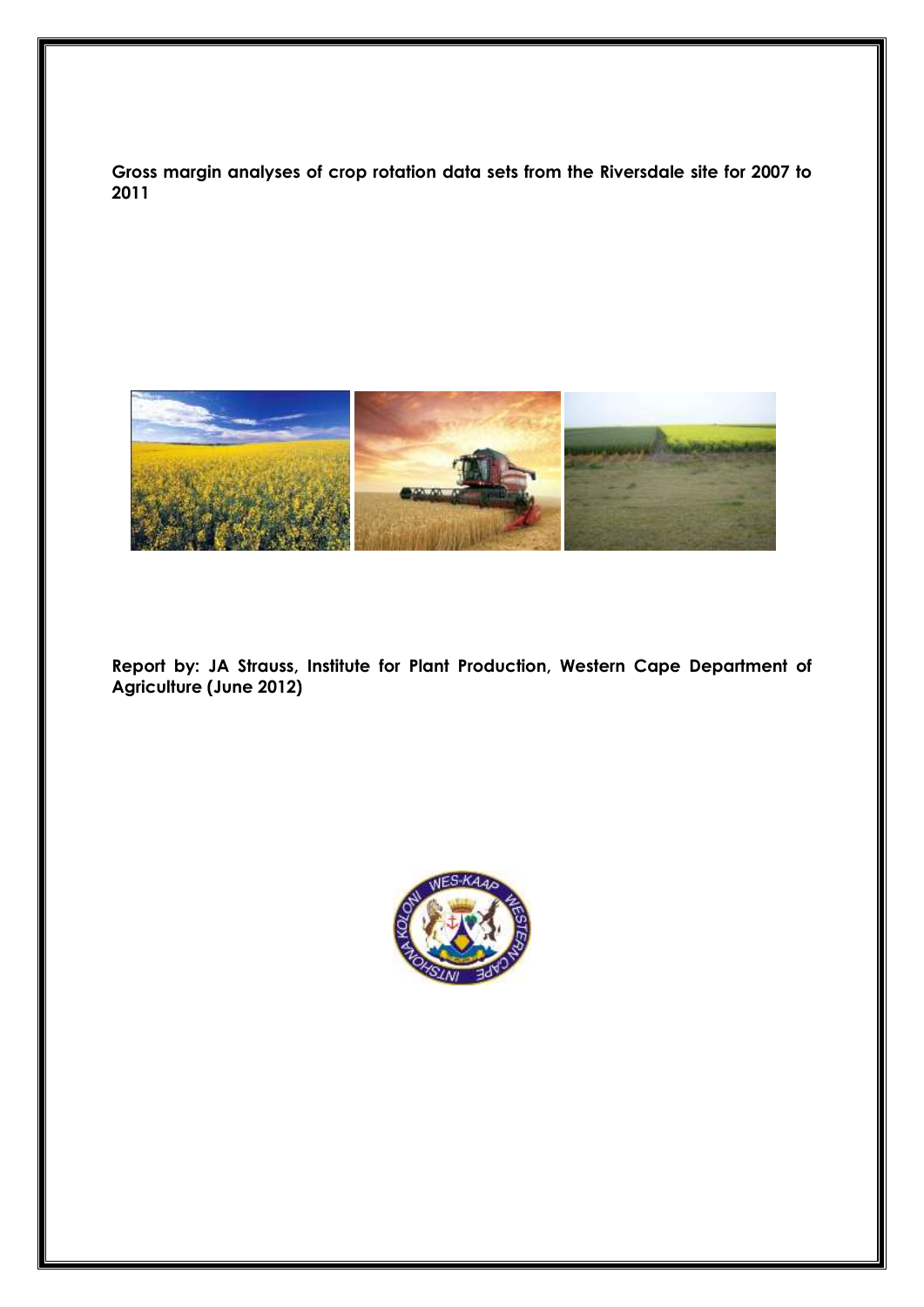# **Contents**

|                                                                    | pg           |
|--------------------------------------------------------------------|--------------|
| <b>Contents page</b>                                               | $\mathbf{2}$ |
| <b>Introduction</b>                                                | 3            |
| <b>Experimental Procedure: a summary</b>                           | 3            |
| Summary of management inputs 2007 to 2011                          | 4            |
| Economic analysis: approach                                        | 6            |
| Gross margin analyses of the Riversdale site data for 2007 to 2011 | 7            |
| <b>Acknowledgements</b>                                            | 10           |
| <b>Figures</b>                                                     | 11           |
| <b>Appendicies</b>                                                 | 24           |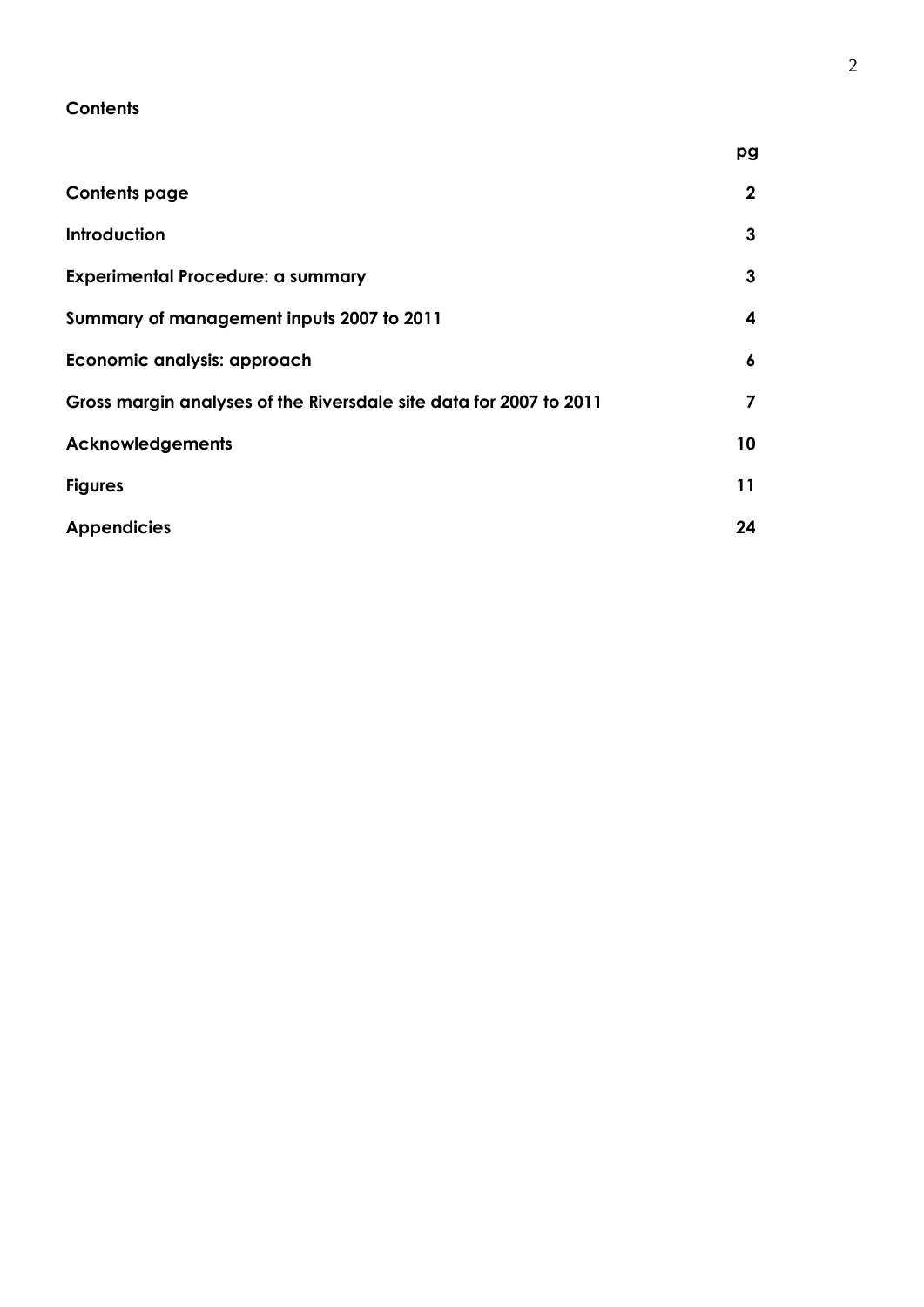## **Gross margin analyses of crop rotation data sets from the Riversdale site for the period 2007 to 2011**

## **Report by: JA Strauss & W Langenhoven, Institute for Plant Production, Western Cape Department of Agriculture (June 2012)**

## **Introduction**

This report summarises income and expenditure data, and provides a basic economic analyses to the Gross Margin level, for each crop sequence being tested in the crop rotation trial located on the farm Uitkyk in the Riversdale "vlaktes" for the period 2007 to 2011.

The aim of the research at this site is to determine the effects of selected **long-rotation** crop/pasture production systems on crop yields and the economy of pasture/crop rotation systems in the Southern Cape. It must be noted that, due to practical constraints, the trial design allowed for the comparison of only five crop-sequences (each replicated 3 times) following five years of lucerne pasture. **In this design the effect of season on individual crop responses within the different crop sequences is lost. The effect of fluctuating prices of agricultural commodities is also not accounted for in the design.** However, the design allows for economic comparison of rotation "systems" within the same sequences of seasons - longterm result; and, in the short-term (annually), comparison among systems of the effects of that stage of the system on economic returns, weed dynamics, soil-borne disease complexes, nitrogen mineralization rates, soil organic carbon dynamics etc. In this way the results obtained are of great and of immediate value to the farming community, despite not being in a position to determine the effects of season and commodity prices on crop response variables.

This 2<sup>nd</sup> phase of the trial started in 2007. The five crop sequences being tested are shown in Table 1. Crop management is based on conservation farming practices.

| Table 1 Crop sequences tested (following lucerne) at the Riversdale site. W = wheat, $B =$ |
|--------------------------------------------------------------------------------------------|
| barley, Ir = Triticale, C = canola, L = lupin. The sequences represent crops in year 1     |
| $(2007)$ to year 5 $(2011)$                                                                |

| ---        |        |                             |
|------------|--------|-----------------------------|
| Region     | System | Crop sequence               |
| Riversdale |        | W-L-W-C-W                   |
|            | ⌒      | W-C-W-L-Tr(Replaced<br>with |
|            |        | Wheat in final year)        |
|            | 3      | W-B-C-W-Tr(Replaced<br>with |
|            |        | Barley in final year)       |
|            | 4      | C-Tr-L-W-W                  |
|            |        | $C-W-L-W-C$                 |
|            |        |                             |

Note that system 2 and 3 were changed in 2011 to replace Triticale with wheat and barley, respectively. This was done because of two reasons. Firstly, because the frequency of planting triticale has decreased in the area over the last 4 years and more importantly the next phase of the trial is to look at pure cash crop rotations without the animal factor. It was therefore decided by the technical committee to replace the triticale in these two systems.

### **Experimental Procedure: a summary**

Each crop was managed according to the research protocols that were presented in the original project proposal and in the annual funding application documentation. Details of annual management inputs for each crop and crop sequence are presented in the annual reports. A summary of procedures and results relevant to the economic analyses of trial data is presented below.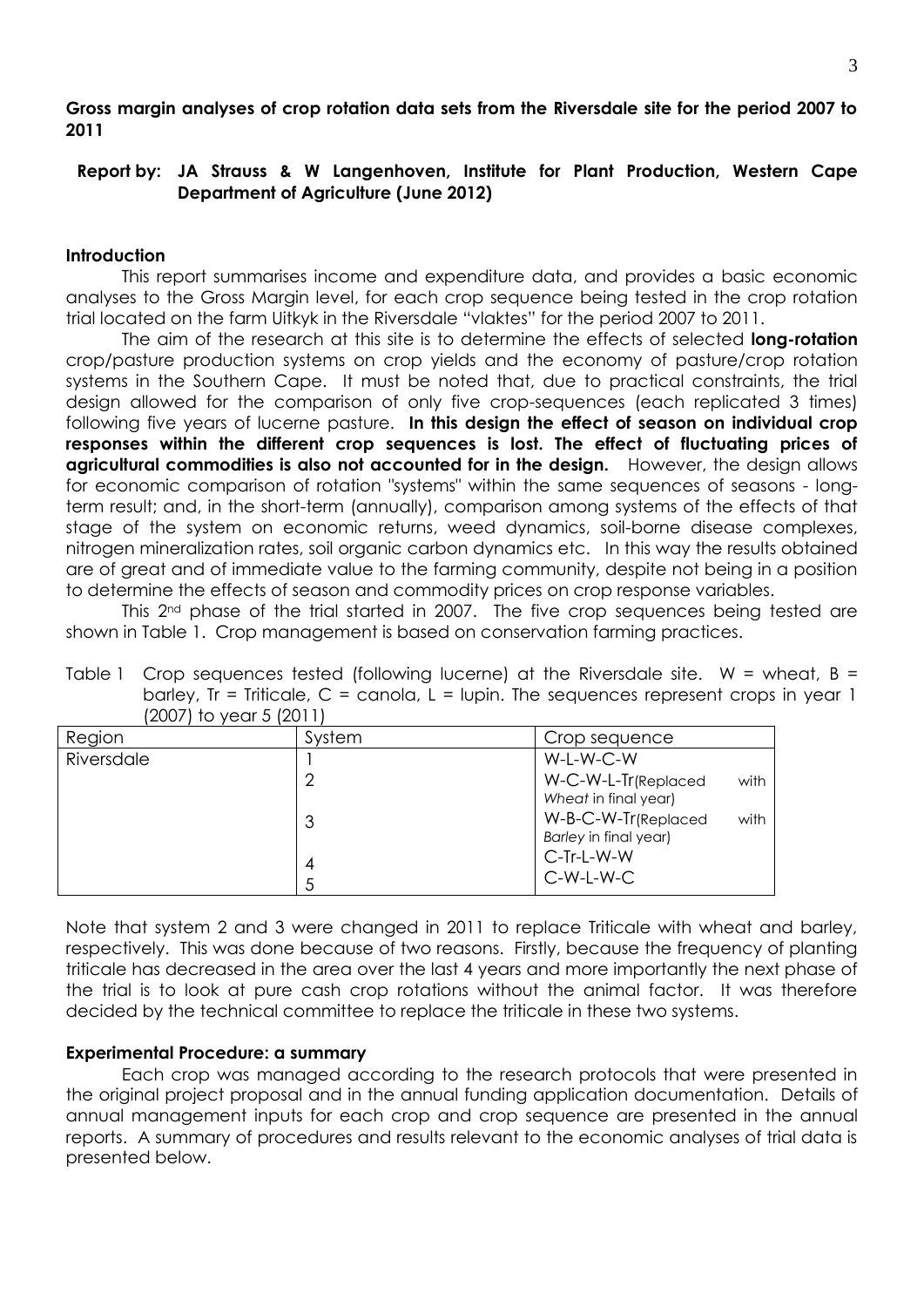#### *Plot size*

Each treatment plot is 0.5ha in extent. This plot size allows for the use of standard farm implements and machinery. In case of this (Riversdale) trial site, new or relatively new, tractors, planters (AUSPLOW), harvesters (e.g. Lexion) and boom sprayers are used.

#### *Soils*

The soils at the site were tested and macro- and trace elements were corrected to above threshold levels at the start (January/February 2007) of this the 2<sup>nd</sup> 5-year phase of the trial, to ensure that soil fertility would not limit crop production. Soil compaction layers were removed during land preparation at each trial site. In March 2011 the area was limed to ensure adequate levels of phosphorus in the soil since the original plan was to re-establish lucerne on the trial site.

#### *Crop management*

Protocols for the management of each crop are developed to ensure consistent application of the best available information on the production requirements of each crop over time. It must be stressed however that these protocols are updated, annually if necessary, as new technology becomes available regarding management requirements of each crop. A no-till, conservation farming approach has been adopted within the management system, implying that the soils are disturbed only during the planting action. Whilst the crop residues are retained following harvesting they are grazed during the summer months.

Crops are planted, protected against weeds, diseases and insect pests, and harvested using standard farm implements. Weed, insect and disease control measures are implemented by field staff in collaboration with the specialist associated with that crop.

The appropriate cultivar for each crop is used each year and managed according to the management protocols referred to above.

The crops are harvested using a combine harvester. The total yield of each treatment plot was bagged and weighed. Grain quality was determined at the SSK silo from composite samples that were taken from the yield of each treatment plot.

Detailed records of all real-time costs and income are maintained for each treatment plot.

#### **Summary of management inputs 2007 to 2011**

#### Land preparation

Before the planting season commenced the whole site was sprayed twice with Glyphosate (450 a.i.) (September 2006 and February 2007). A Trash fieldspan was used on two occasions (October and March) to scarify the soils to a depth of 150mm. The herbicide and scarifying was done to get rid of the old lucerne pasture and weeds before planting. Lime was differentially applied in January 2007 as indicated from a detailed grid sampling of the site.

#### Crop management

#### *2007 (refer to Appendix 1 for greater detail):*

The crops (wheat and canola) were planted using an AUSPLOW (300mm row width).

Fertilizer (N & P) was applied in liquid form during planting. Cyperphos and slug pellets (canola) were applied during planting.

Post emergence crop protection measures were necessary with strategic applications of Lomex (broad-leaf weeds), Duet (disease control) and cyperphos (aphids and bollworm) during the season.

Nitrogen topdressings were applied to the canola plots only.

The wheat and canola were swathed in early October  $(10<sup>th</sup>$  and  $8<sup>th</sup>$  respectively) and harvested with a pickup at the end of October.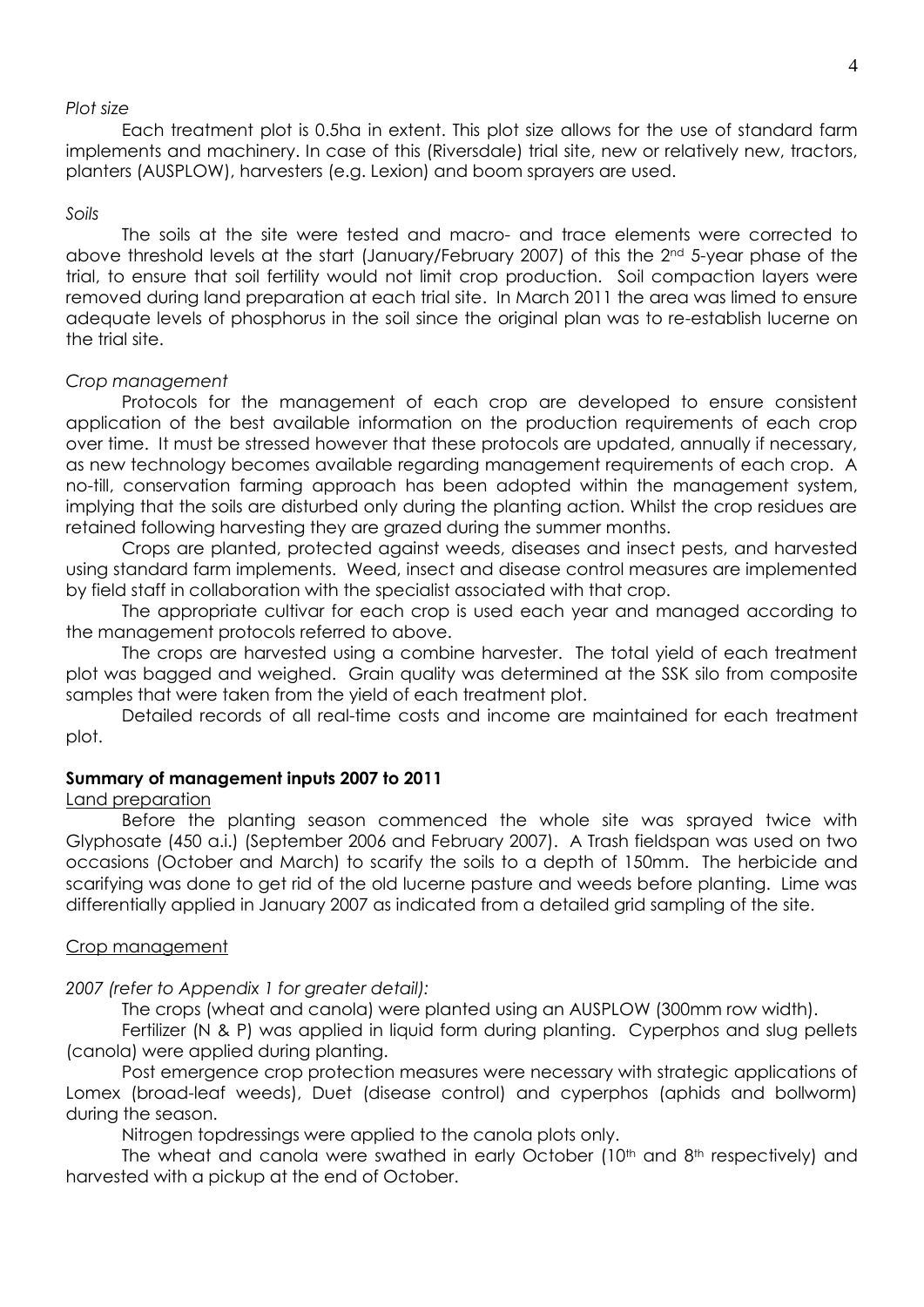*2008 (refer to Appendix 2 for greater detail):*

The whole site was sprayed twice with Gramoxone (on the  $10<sup>th</sup>$  and  $24<sup>th</sup>$  April 2008) before planting commenced. The main management activities (inputs) are presented in Appendix 2.

The crops (wheat, barley, triticale, lupin and canola) were planted into undisturbed soil using an AUSPLOW (300mm row width).

Liquid fertilizer was applied during planting. Cyperphos (all crops) and slug pellets (canola) were also applied during planting to prevent insect damage to emerging seedlings.

Post emergence crop protection measures were necessary with strategic applications of herbicides, insecticides and fungicides being applied during the season (Appendix 2).

Nitrogen topdressings were only done in the canola on the  $10<sup>th</sup>$  of June.

The canola, lupin and barley were swathed on 13 October and harvested with a pickup at the end of October. Wheat and triticale were harvested directly on 13 October.

#### *2009 (refer to Appendix 3 for greater detail):*

The whole site was sprayed once with Gramoxone for the control of summer weeds in January 2009. The main management activities (inputs) are presented in Appendix 3.

The crops (wheat, lupin and canola) were planted into undisturbed soil using an AUSPLOW (300mm row width).

Fertilizer was applied in liquid form and was sprayed in the planting furrow between the closing tool and the press-wheel. Cyperphos (all crops) and slug pellets (canola) were applied during planting to prevent insect and slug damage to emerging seedlings.

Post emergence crop protection measures were necessary with strategic applications of herbicides, insecticides and fungicides being applied during the season (Appendix 3).

Nitrogen topdressings were not applied to any crops during the season.

The lupin and wheat were swathed on 16 October and harvested with a pickup at the end of October.

No data are available from the canola plots as the crop in these plots had been accidentally killed off through the use of an incorrect herbicide. This occurred during June when it was considered to be too late to replant the crop.

#### *2010 (refer to Appendix 4 for greater detail):*

The whole site was sprayed once with Gramoxone for the control of summer weeds in March 2010. The main management activities (inputs) are presented in Appendix 4.

The crops (wheat, lupin and canola) were planted into undisturbed soil using an AUSPLOW (300mm row width).

Fertilizer was applied in liquid form and was sprayed in the planting furrow between the closing tool and the press-wheel. Cyperphos (canola and lupin) and slug pellets (canola) were applied during planting to prevent insect and slug damage to emerging seedlings.

Post emergence crop protection measures were necessary with strategic applications of herbicides, insecticides and fungicides being applied during the season (Appendix 3).

Nitrogen topdressing was applied canola during the season.

The lupin and canola were swathed on in October, while wheat was swathed in November. All crops were harvested with a pickup in November.

Yields on in the lupin plots were below 1ton/ha due to incorrect use of Metribuzin on the cultivar Tanjil and an acute attack of powdery mildew.

#### *2011 (refer to Appendix 5 for greater detail):*

The main management activities (inputs) are presented in Appendix 5.

The crops (wheat, lupin and barley) were planted into undisturbed soil using an AUSPLOW (300mm row width).

Post emergence crop protection measures were necessary with strategic applications of herbicides, insecticides and fungicides being applied during the season (Appendix 3).

Nitrogen topdressing was applied to the canola crop during the season.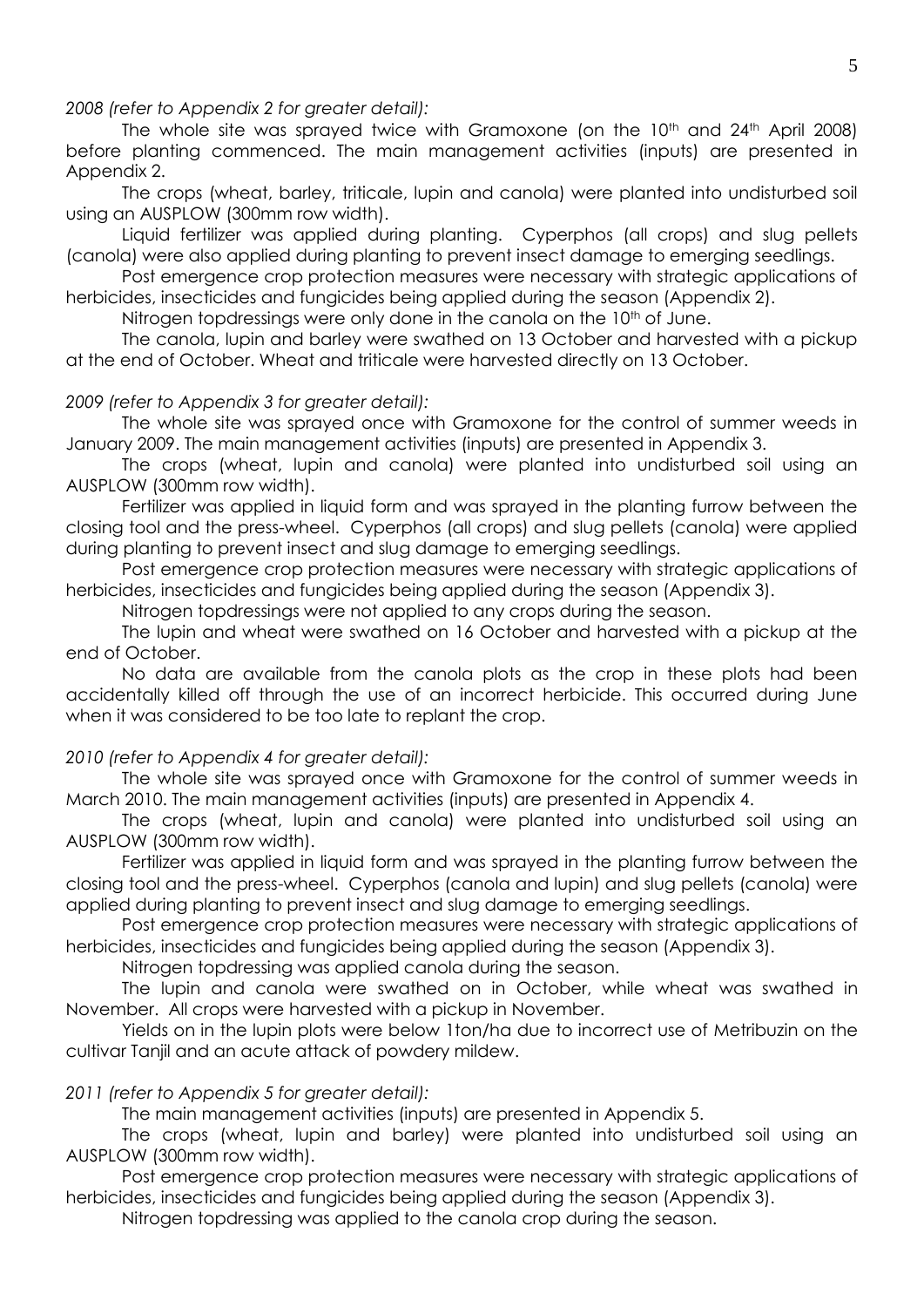All crops were swathed in October and harvested with a pickup in November.

## **Economic analysis: approach**

Gross margin analysis of costs and income associated with each treatment plot of each research site was based on the following:

Gross income: Yield per ha x product price at the date when delivered to the silo (during harvest). Quality was taken into account. Price per ton after silo and marketing costs

Directly allocatable variable costs

Actual price of products and services (e.g. contractors) at the date the product or service was supplied **for that research site** –these prices may vary from site to site depending on date supplied, supplier, amounts purchased etc.

In-directly allocatable variable costs

Fuel price = average (coastal) price per litre (diesel) for the period April to October as supplied by the AA for a specific year.

Fuel-use is based on calculations presented in the "Guide to Machinery Costs" for a specific year for the **actual machinery and implements used at each site.** The Guide calculates fuel use as: 0.14, 0.158 and 0.18 litres per kWhr for low, medium and high power out-put respectively.

Repairs and maintenance costs were also based on the replacement costs of machinery and implements provided in the Guide to Machinery Costs for a specific year for the **actual machinery and implements used at each site**

**Refer to Appendix 6 for detail on "prices and costs" of replacement value of all machinery and implements, as well as the costs of all inputs used in each year.**

**Note that costs such as fuel and maintenance costs of transporting machinery, seed for planting, water for spraying etc to the trial site, from the farm "opstal" were not allocated to any of the treatments. Only expenditure that could be directly allocated to each treatment plot was included in the analyses.**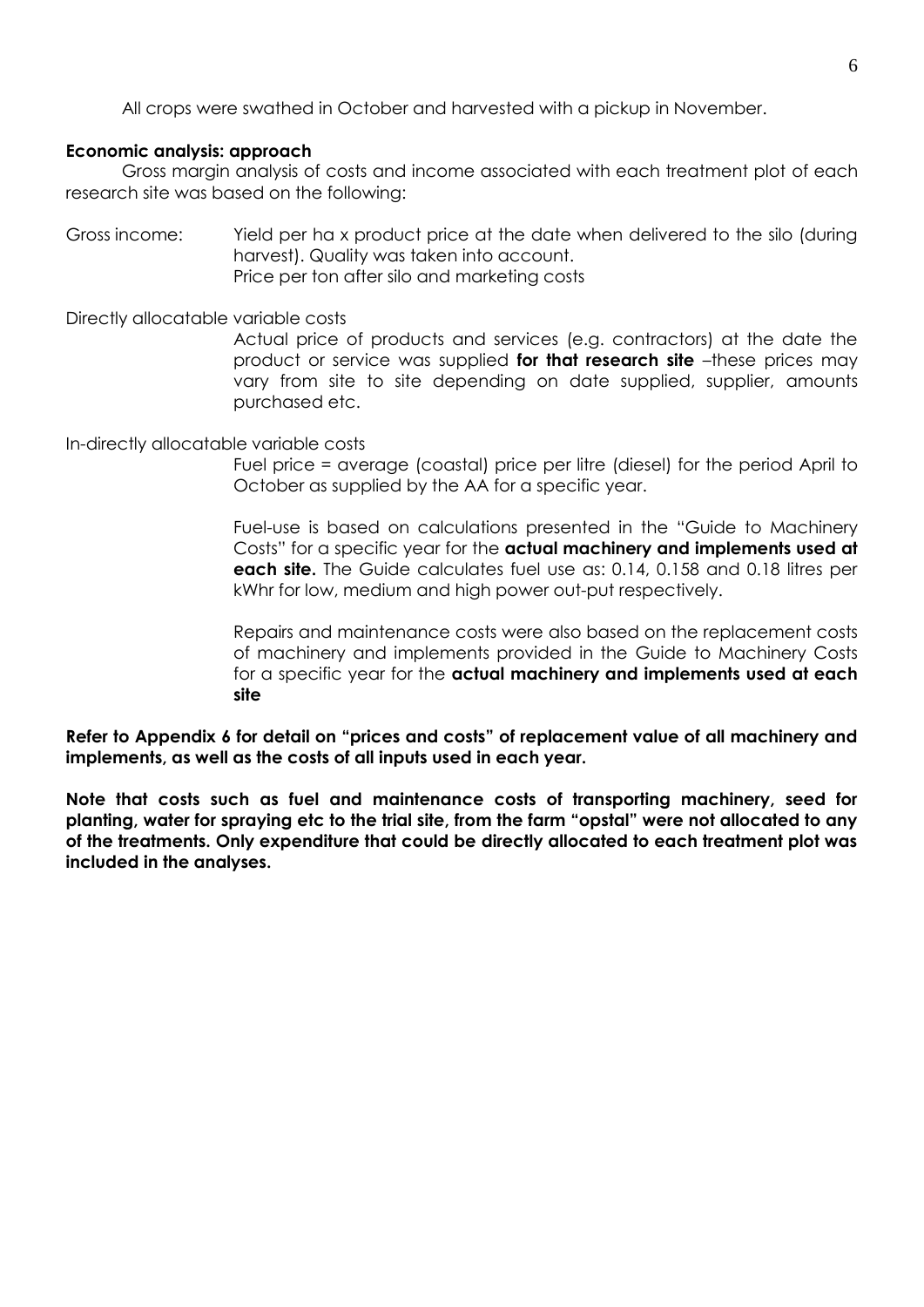## **Gross margin analyses of the Riversdale site data for 2007 to 2011: a summary**

### Land preparation

The direct and indirect allocatable variable costs associated with land preparation (scarifying) and liming for the research site in late 2006/early 2007, are presented in Table 2.

Table 2 Costs associated with land preparation for the Riversdale site including the cost of lime (late 2006/early 2007).

| Site       | Direct allocatable   In-direct<br>variable<br>(R/ha) | costs   allocatable<br>variable<br>(R/ha) | allocatable<br>Total<br>variable<br>costs<br>$costs$ $(R/ha)$ |
|------------|------------------------------------------------------|-------------------------------------------|---------------------------------------------------------------|
| Riversdale | 406                                                  | 99                                        | 505                                                           |

### Gross margin analysis for each crop produced in 2007 to 2011

It must be noted that the soils and local climate of the Riversdale research site provide the site with an above-average yield potential relative to the Riversdale production region and all crop production management inputs should be viewed in this context.

While direct and indirect allocatable variable costs per ha such as fuel usage and maintenance and repair costs of machinery and implements, may differ from farm to farm and region to region, the "prices and costs" used in the Gross Margin analyses of the different crop sequences allow for direct comparison between systems. The direct and indirect allocatable variable costs per ha used in these analyses are, however, considered to be very similar to those costs and prices experienced on farm (**but apply only to the activities directly attributable to that ha**).

Summary data showing the average direct and indirect allocatable variable costs, average Gross Income and Gross Margin per crop for each crop sequence in each of the five years, are presented in Tables 3a and 3b.

|                      | 2007                             | 2007                       | 2008                    | 2008                     | 2008                            | 2008                                | 2008                     | 2009                    | 2009                     | 2009                    |
|----------------------|----------------------------------|----------------------------|-------------------------|--------------------------|---------------------------------|-------------------------------------|--------------------------|-------------------------|--------------------------|-------------------------|
|                      | Wheat<br>after<br><b>lucerne</b> | Canola<br>after<br>lucerne | Lupin<br>after<br>wheat | Canola<br>after<br>wheat | <b>Barley</b><br>after<br>wheat | <b>Triticale</b><br>after<br>canola | Wheat<br>after<br>canola | Wheat<br>after<br>lupin | Wheat<br>after<br>canola | Lupin<br>after<br>wheat |
| Fertlizer            | 235                              | 473                        | 508                     | 957                      | 576                             | 625                                 | 625                      | 532                     | 657                      | 523                     |
| Weed control         | 106                              | 80                         | 300                     | 252                      | 157                             | 249                                 | 249                      | 146                     | 146                      | 141                     |
| <b>Pest Control</b>  | 43                               | 161                        | 70                      | 204                      | 162                             | 162                                 | 162                      | 80                      | 80                       | 194                     |
| Fungicide            | 93                               | 93                         | 178                     | $\Omega$                 | 99                              | 99                                  | 99                       | 126                     | 126                      | 252                     |
| Fuel                 | 99                               | 106                        | 189                     | 200                      | 189                             | 170                                 | 170                      | 106                     | 106                      | 134                     |
| Lime                 | 0                                | $\Omega$                   | $\Omega$                | $\Omega$                 | $\Omega$                        | $\Omega$                            | $\mathbf 0$              | $\Omega$                | $\Omega$                 | $\Omega$                |
| seed                 | 179                              | 147                        | 378                     | 110                      | 252                             | 192                                 | 319                      | 320                     | 320                      | 607                     |
| contractors          | 164                              | 185                        | 101                     | 91                       | 135                             | 181                                 | 180                      | 181                     | 170                      | 100                     |
| <b>Rep and maint</b> | 105                              | 111                        | 132                     | 138                      | 132                             | 121                                 | 121                      | 129                     | 129                      | 161                     |
| lTotal variable co:  | 1023                             | 1355                       | 1857                    | 1953                     | 1702                            | 1800                                | 1926                     | 1620                    | 1734                     | 2113                    |
|                      |                                  |                            |                         |                          |                                 |                                     |                          |                         |                          |                         |
| Yield (tons)         | 1.967                            | 2.293                      | 2.253                   | 2.032                    | 2.993                           | 4.033                               | 4.003                    | 4.015                   | 3.779                    | 2.195                   |
| <b>Quality</b>       | <b>B4 &amp; UT</b>               |                            |                         |                          | Feed                            | Feed                                | B <sub>1</sub>           | <b>B2</b>               | <b>B2</b>                |                         |
| <b>Price (Rands)</b> | 1700/2075                        | 3500                       | 2345                    | 3500                     | 1545                            | 1500                                | 2084                     | 1633                    | 1633                     | 1955                    |
| Gross income         | 3686                             | 8026                       | 5283                    | 7111                     | 4625                            | 6049                                | 8342                     | 6556                    | 6171                     | 4291                    |
| Gross margin         | 2663                             | 6670                       | 3425                    | 5158                     | 2923                            | 4249                                | 6416                     | 4936                    | 4437                     | 2178                    |

| Table 3a | Riversdale research site average direct and in-direct variable costs, average gross |
|----------|-------------------------------------------------------------------------------------|
|          | income and average gross margin per crop - 2007 to 2009                             |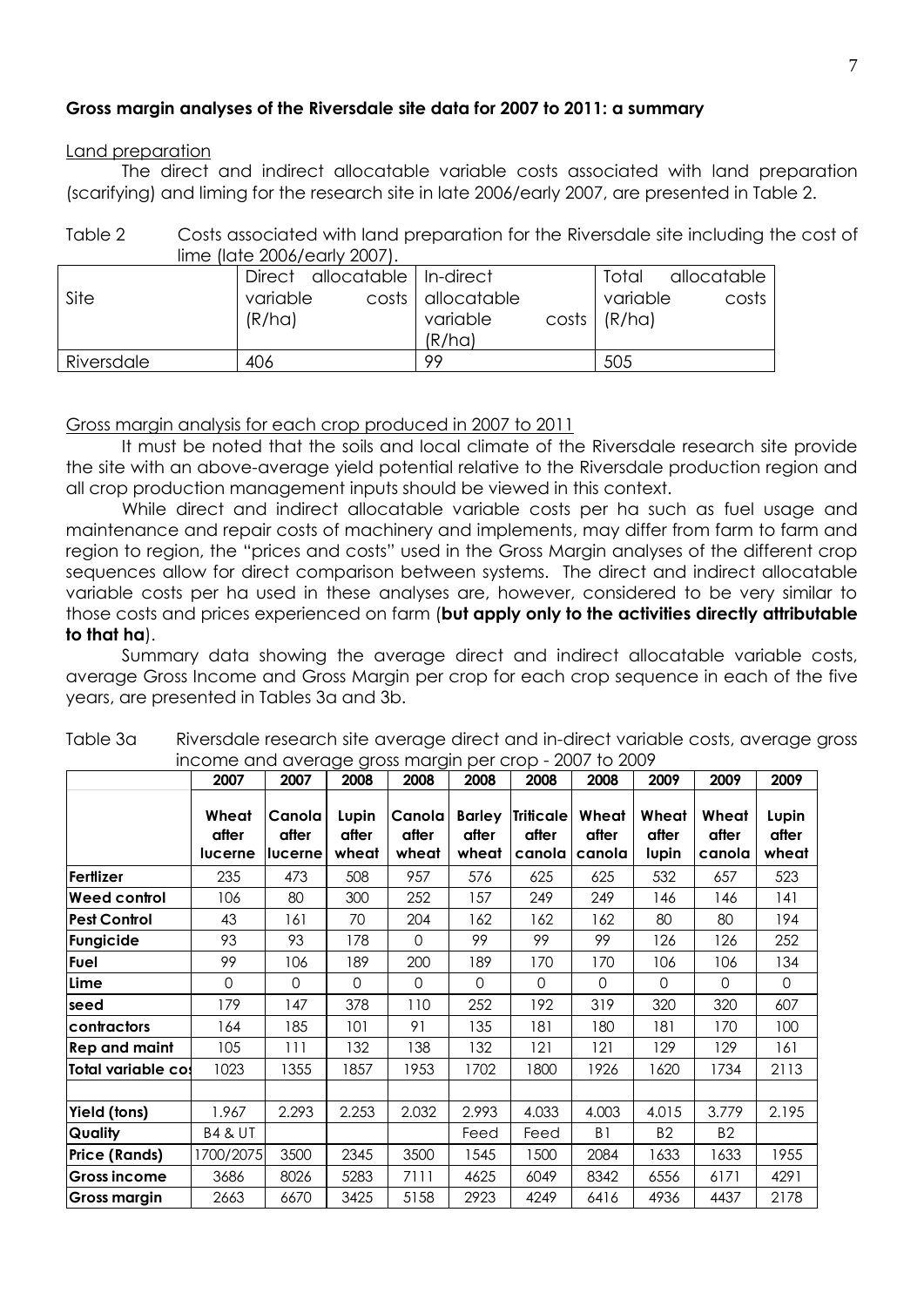| Table 3b | Riversdale research site average direct and in-direct variable costs, average gross |
|----------|-------------------------------------------------------------------------------------|
|          | income and average gross margin per crop – 2010 to 2011                             |

|                             | 2010     | 2010     | 2010           | 2010           | 2011      | 2011                            | 2011          | 2011           | 2011     |
|-----------------------------|----------|----------|----------------|----------------|-----------|---------------------------------|---------------|----------------|----------|
|                             | Canola   | Lupin    | Wheat          | Wheat          | Wheat     | Wheat                           | <b>Barley</b> | Wheat          | Canola   |
|                             | after    | after    | after          | after          | after     | after                           | after         | after          | after    |
|                             | wheat    | wheat    | canola         | lupin          | canola    | lupin                           | wheat         | wheat          | wheat    |
| Fertlizer                   | 1006     | 494      | 552            | 552            | 549       | 549                             | 515           | 549            | 701      |
| Weed control                | 158      | 96       | 165            | 165            | 378       | 378                             | $\Omega$      | 378            | 235      |
| <b>Pest Control</b>         | 113      | 6        | 29             | 29             | 30        | 30                              | 30            | 30             | 0        |
| Fungicide                   | $\Omega$ | 140      | $\Omega$       | $\Omega$       | 110       | 110                             | 360           | 110            | $\Omega$ |
| Fuel                        | 162      | 158      | 158            | 158            | 164       | 164                             | 159           | 164            | 169      |
| Lime                        | $\Omega$ | $\Omega$ | $\Omega$       | $\Omega$       | 279       | 279                             | 279           | 279            | 279      |
| seed                        | 165      | 362      | 271            | 271            | 307       | 307                             | 186           | 307            | 236      |
| contractors                 | 99       | 37       | 136            | 130            | 346       | 344                             | 477           | 343            | 172      |
| <b>Rep and maint</b>        | 164      | 158      | 158            | 158            | 146       | 146                             | 140           | 146            | 152      |
| <b>Total variable costs</b> | 1866     | 1450     | 1468           | 1463           | 2309      | 2308                            | 2147          | 2306           | 1943     |
|                             |          |          |                |                |           |                                 |               |                |          |
| Yield (tons)                | 2.07     | 0.77     | 2.84           | 2.74           | 3.75      | 3.73                            | 4.57          | 3.69           | 2.1      |
| <b>Quality</b>              |          |          | B <sub>1</sub> | B <sub>1</sub> | <b>B2</b> | B <sub>2</sub> & B <sub>3</sub> | Malt          | B <sub>2</sub> |          |
| <b>Price (Rands)</b>        | 3450     | 2000     | 2290           | 2290           | 2160      | 2160/2045                       | 2360          | 2160           | 3700     |
| <b>Gross income</b>         | 7153     | 1540     | 6511           | 6263           | 8107      | 7919                            | 10793         | 7978           | 7770     |
| <b>Gross margin</b>         | 5287     | 90       | 5043           | 4800           | 5798      | 5610                            | 8646          | 5671           | 5827     |

#### Direct and indirect allocatable variable costs

The direct and indirect allocatable variable cost data given in Table 3a and 3b are shown in greater detail in Figures 1 (a to f) and Figures 2 (a to j). Note that the data shown in Figure 1c for canola that was planted in 2009 should be ignored as these are only partial costs due to the fact that the crop was lost at an early stage of growth due to the incorrect herbicide being applied. Figure 1d is presented for the same crop sequence (System 3) without the canola data.

Fertilizer makes the greater contribution to total costs than the other inputs. It is closely followed by the cost of seed and weed control. It is interesting to note the highest fertiliser input costs in all systems was for canola (Fig 2a), this is due to the fact that a top dressings was applied to the canola plots. The dramatic increases in fertilizer prices experienced in 2008, and that was carried through to 2009, are also apparent (Table 3 and Figure 2a).

The lowest directly allocatable variable costs across all crops and years tended to be those used for insect (pest) control (Table 3 and Figure 2).

Fuel cost increased dramatically in 2008 reflecting the approximate 70% increase in the diesel price when compared to 2007 and 2009.

The highest total input (direct and indirect allocatable) costs per ha were for the 2011 production year (Table 3 & Figure 2j). The production cost was higher because of the application of lime across all plots, added contractor costs of spraying for diseases and insects by plane as well as higher transport costs due to the high yields obtained. While the high costs for lupin production are surprising the costs should be seen in the context of the high P requirement of lupins and the price of P from 2007 until 2011, as well as the higher costs of fungicide applications and seed inputs for lupins relative to the other crops.

#### Gross income

Gross income of canola after lucerne was more than twice the gross income of wheat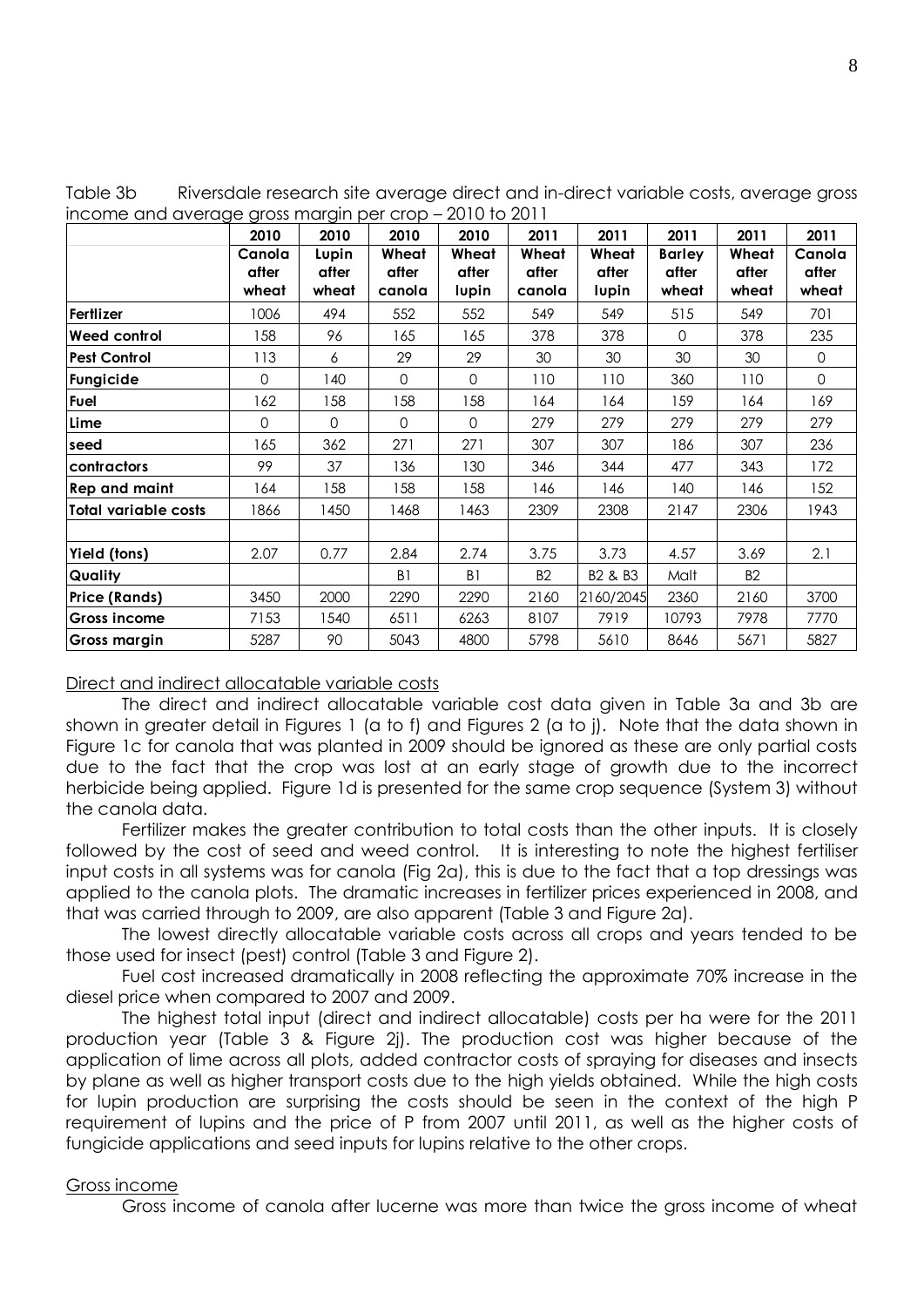after lucerne in 2007 (Table 3a and Figure 3). It should be borne in mind that the wheat was severely infected with the disease "take-all" and produced on average only about 2 tons per ha of the lowest quality grain (UT and B4). This should be compared to the average production of canola of about 2.3 tons per ha together with the high market value of canola in 2007. Average wheat yields on neighbouring camps that were not infected with take-all were in excess of 3 tons, which is to be expected as canola produces between 50 and 60% of the yield of wheat when grown under the same climatic conditions. Since the total input costs were only slightly higher for the canola than the wheat in 2007, the gross margins for the canola were also about 2.5 times the gross margins obtained for the wheat.

Following excellent yields for all crops in 2008, wheat showed the highest gross income followed (in descending order) by the canola, triticale, lupin and barley crops. Gross margins recorded by these crops followed the same pattern.

A slightly higher input cost for wheat after canola compared to wheat after lupin in 2009 (due to the additional N applied at planting for the wheat after canola) and an increased yield for the wheat after lupin resulted in a higher gross income and gross margin for the wheat after lupin than the wheat after canola (Table 3a and Figure 3). With the highest input costs, lowest yield and product price, the lupins had the lowest gross income and gross margin in the 2009 season. Note that the canola crop is not discussed here for reasons mentioned above.

Wheat following canola showed a higher gross income in 2010 than wheat following lupin (Table 3b). The gross income for lupin was the lowest; this was due to very poor yields. The poor yields were the result of applying the wrong herbicide (Metribuzin) on the cultivar Tanjil.

The highest gross income was realised in the 2011 season. Barley recorded the highest average gross margin. It was R2686 more than wheat following canola. The average gross income for wheat following lupin was the lowest, which is understandable because of the poor yields of the lupin planted in 2010.

#### Average annual costs, income and gross margin

Average annual costs, income and gross margins per system over the five years under discussion are presented in Figures 4 a, b & c.

Average annual (total) allocatable variable costs over the five years tended to be higher for systems where both lupins and canola were produced in those years (Figure 4a).

Average annual gross income (Fig 4b) were the lowest for systems 2 and 3 which included the failed canola (system 3) and poor lupin (system 2) discussed previously.

System 5 which included 2 years of canola crops and a lupin crop showed the highest gross income as well as the highest margin per ha. It must also be remembered that the 3 systems that included wheat in the first of the five crop production years was affected by "takeall", which lowered the gross income of these systems.

The land preparation costs must also be taken into consideration i.e. the R505/ha land preparation cost must be allocated to all treatments. This could be done by adding those costs to the costs for the first year of the cropping phase or spread over the five years of the cropping phase.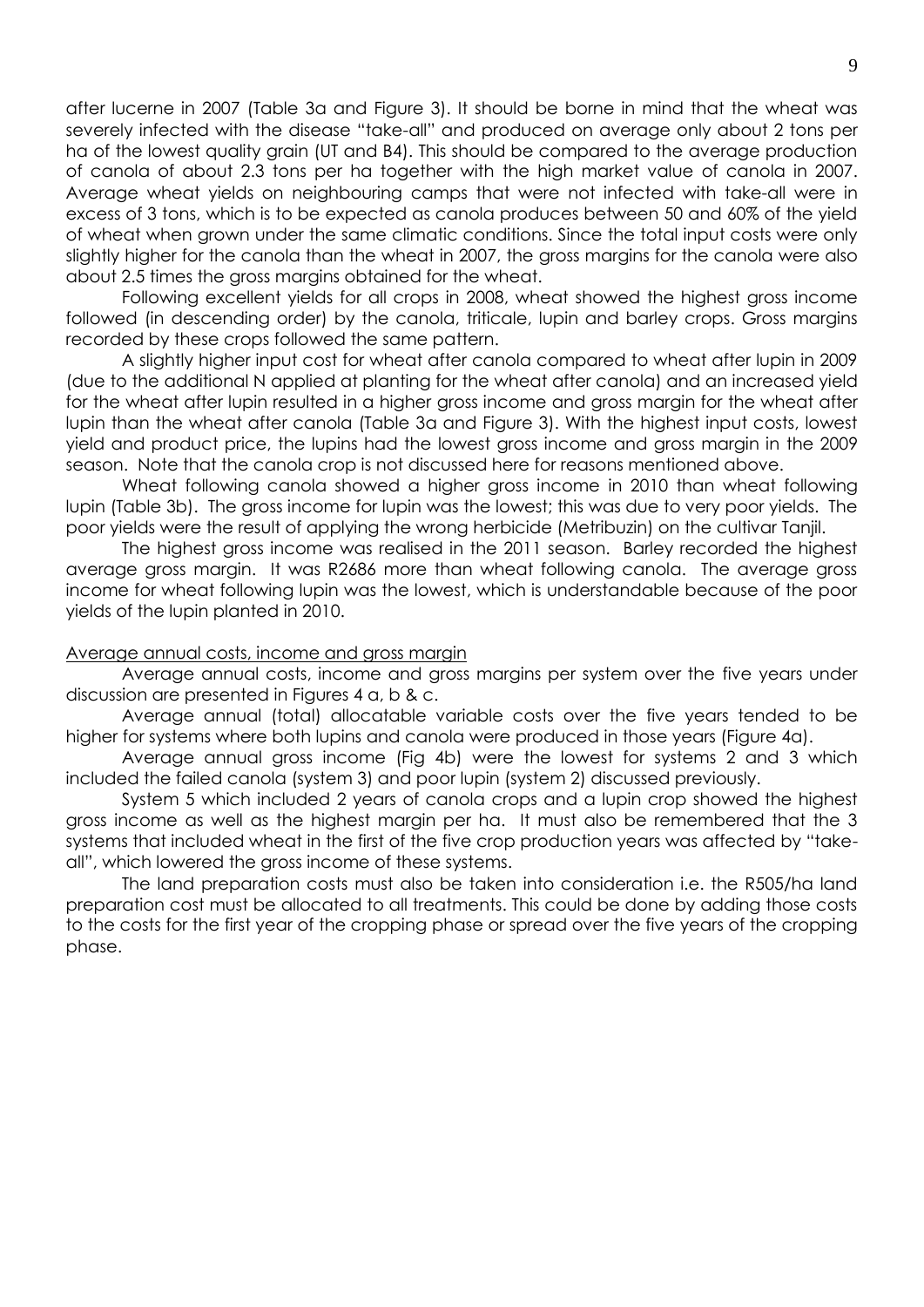#### **Conclusions**

It is clear that the direct and indirect allocatable variable cost data, together with crop management data for each crop sequence being tested, provide useful guidelines for producers regarding the management and economic implications of applying crop rotations in the Riversdale "vlaktes" production region.

From the data of the five production years it is clear that any of the five systems tested could be used in a long rotation sequence with lucerne pastures. The performance of system 5 which included two canola crops, two wheat crops and lupin proved to be a revelation and underlines the effect that canola following lucerne is a viable option (if weed control was done properly in the pasture phase).

#### **Acknowledgements**

Contributions related to the management of the trial, data collection and data analysis by Messrs Fanie and Jan-Hendrik Joubert ((Joubert Boerdery), Mr Willie Langenhoven and Mr Louis Conradie (Department of Agriculture: Western Cape) and Mr Willem Hoffmann (Dept of Agricultural Economics: University of Stellenbosch) are gratefully acknowledged. The authors are responsible for any error or omissions in the document

The Riversdale crop rotation research project was a component of the Southern Cape Crop Rotation Research Program. The research program was made possible through the financial support provided by the Western Cape Department of Agriculture, the Protein Research Foundation and the Winter Cereal Trust.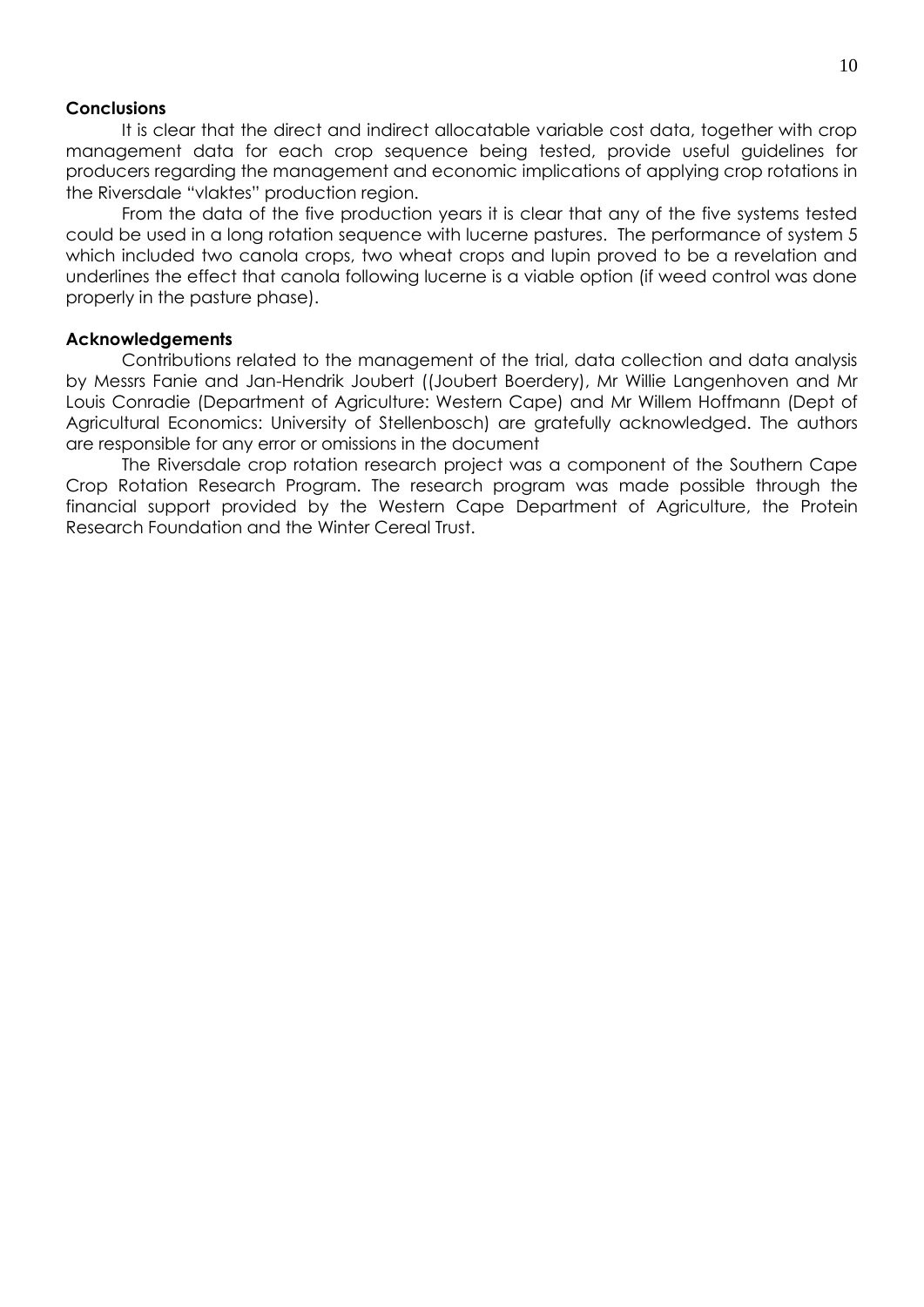

**Figure 1** Direct and indirect allocatable variable costs per system - a = System 1; b = System 2; c = System 3; d = System 3 (without the canola);  $e =$  System 4; f = System 5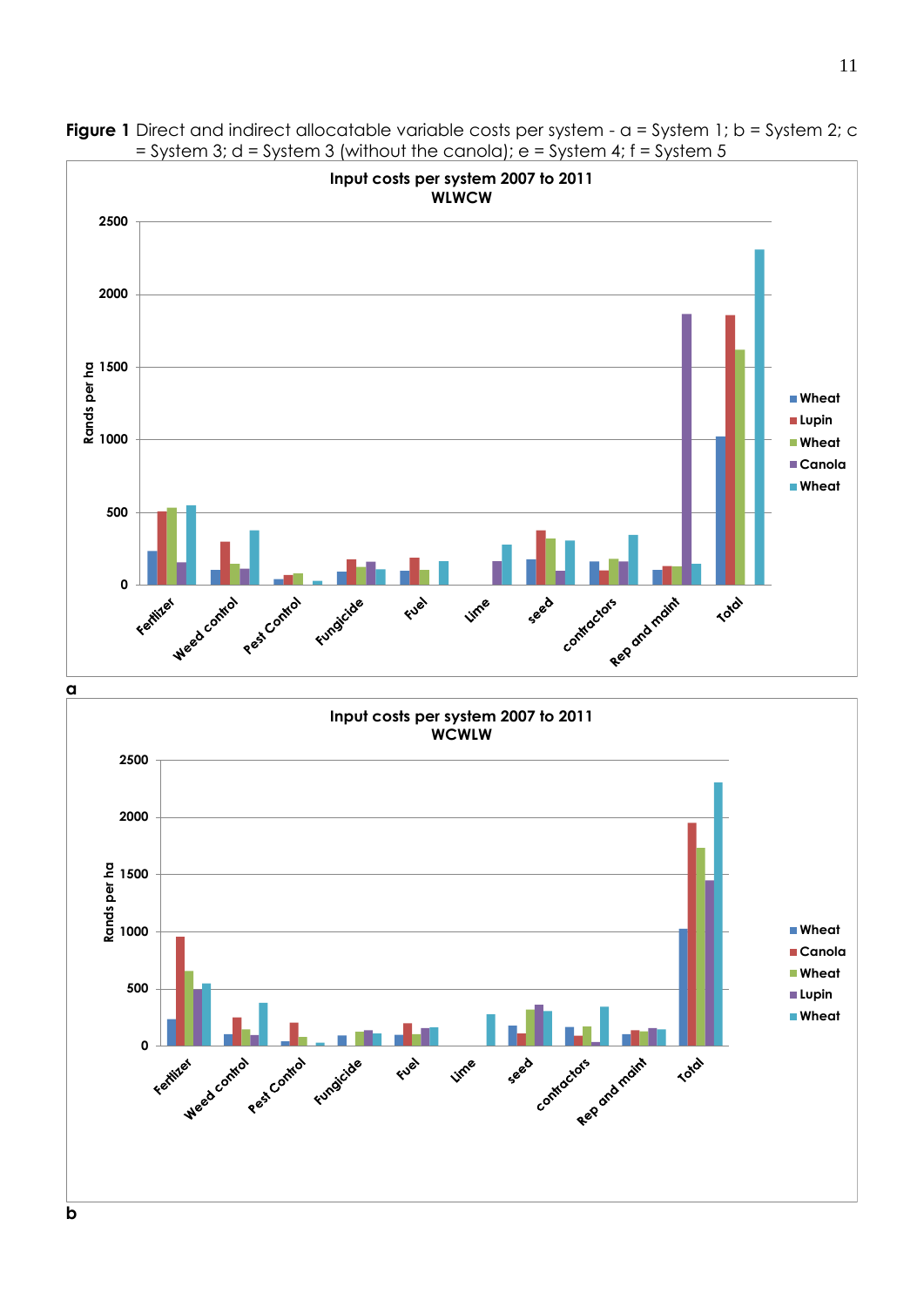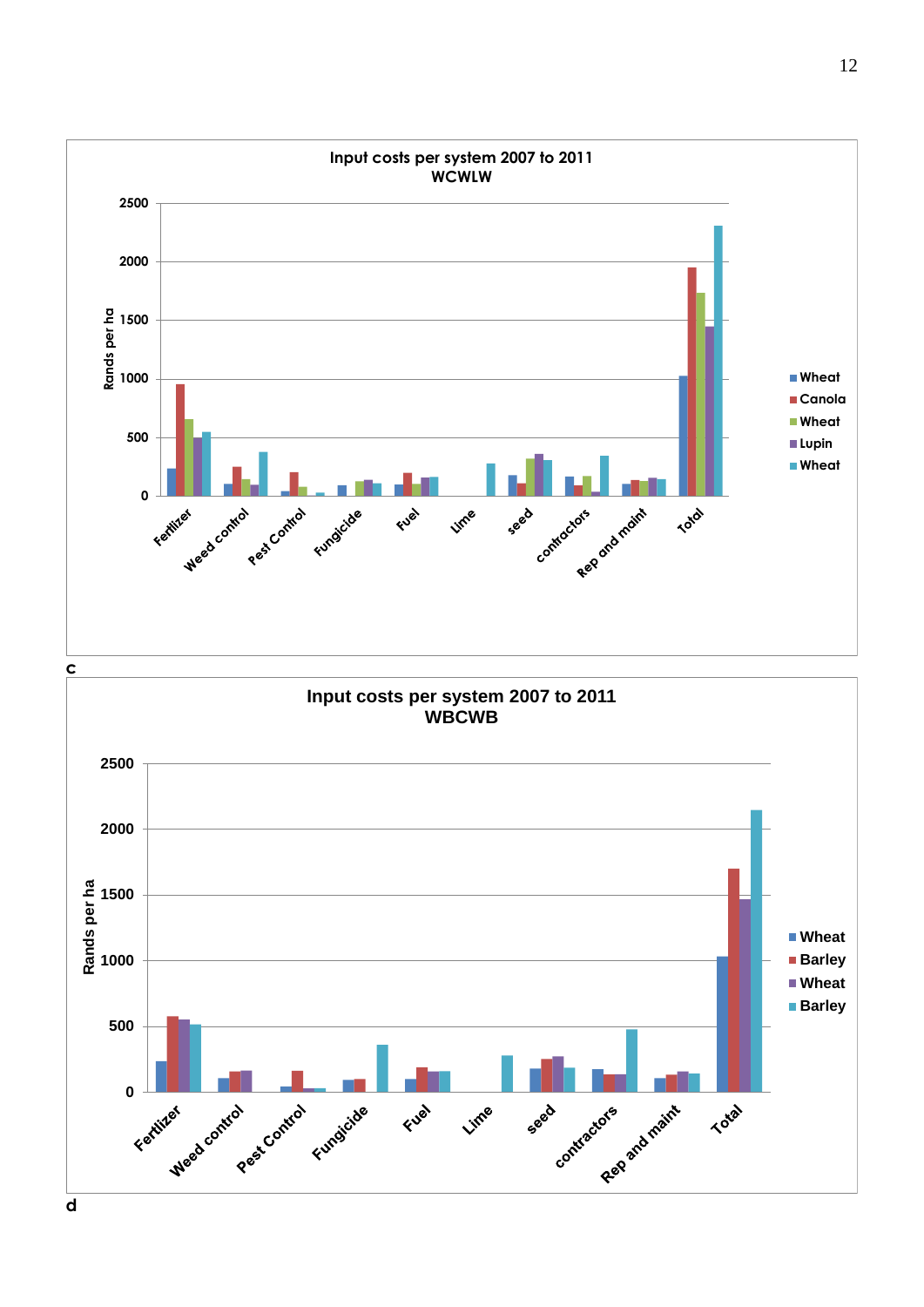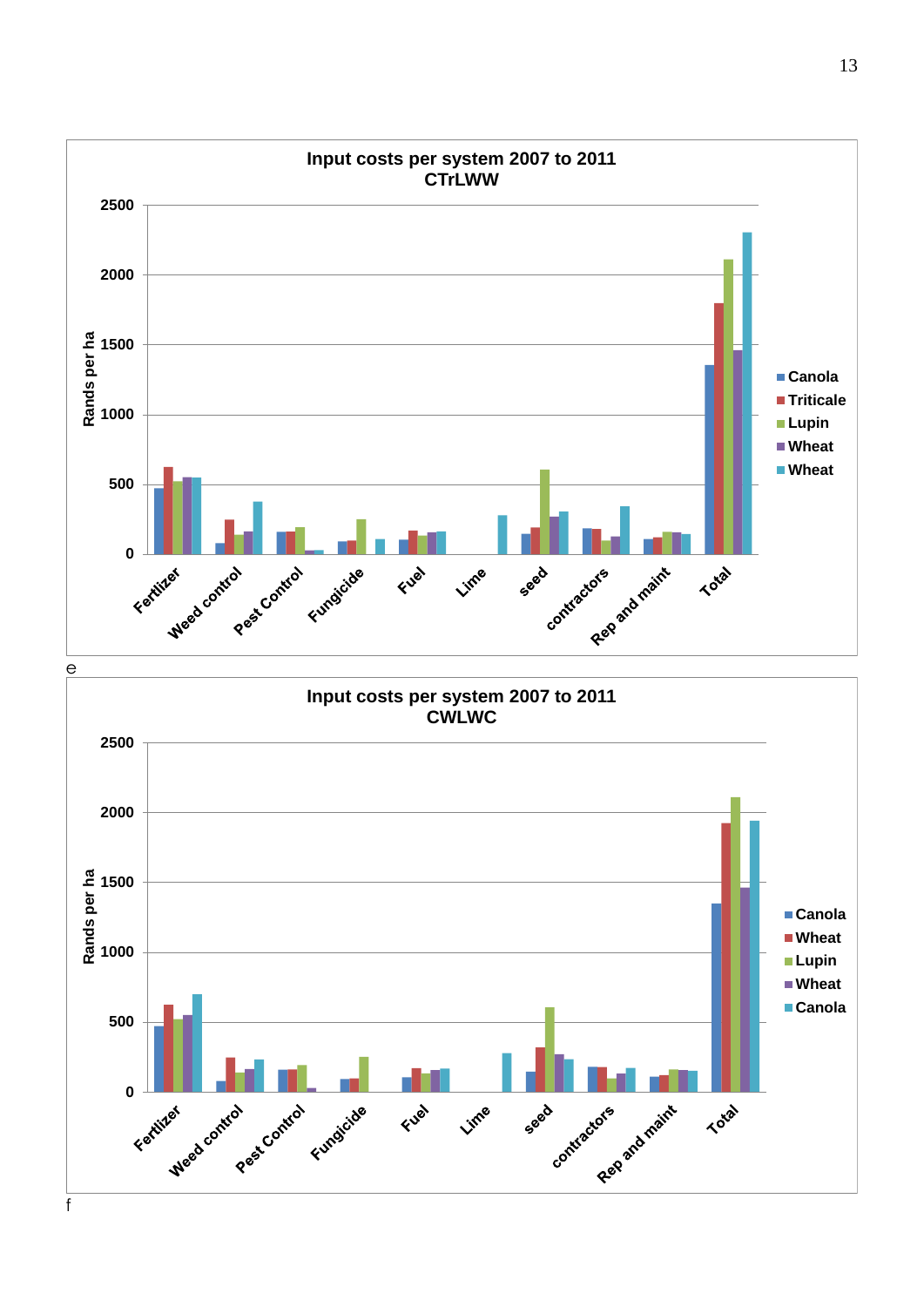**Figure 2** Direct and indirect allocatable variable costs per year for each crop in a system. The first column of letters in the ledgend are the crops planted in 2007;  $2^{nd}$  column = crops in 2008, the  $3^{rd}$  column = crops in 2009 (W = wheat, C = canola, B = barley, Tr = triticale and  $L = l$  lupin)



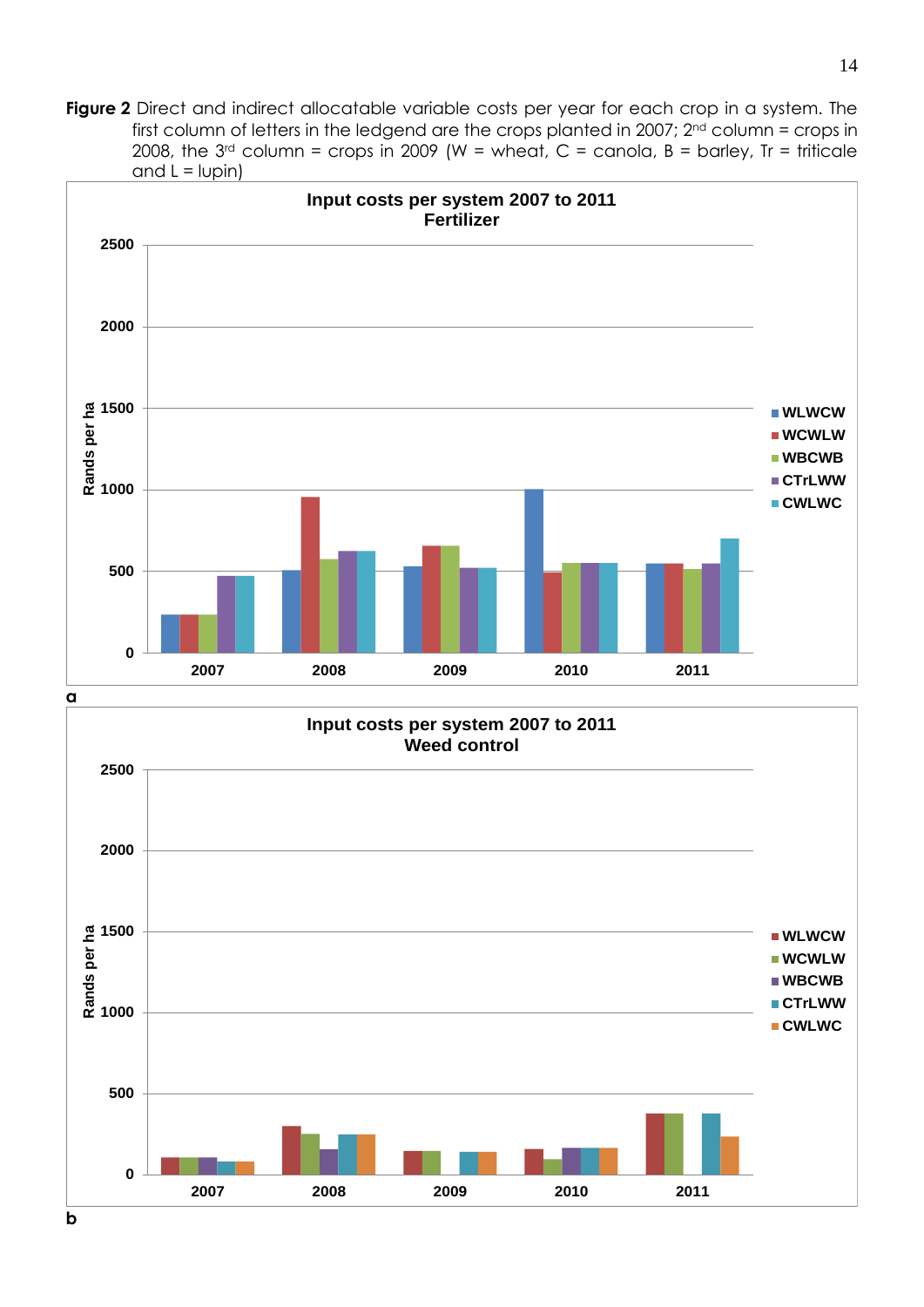

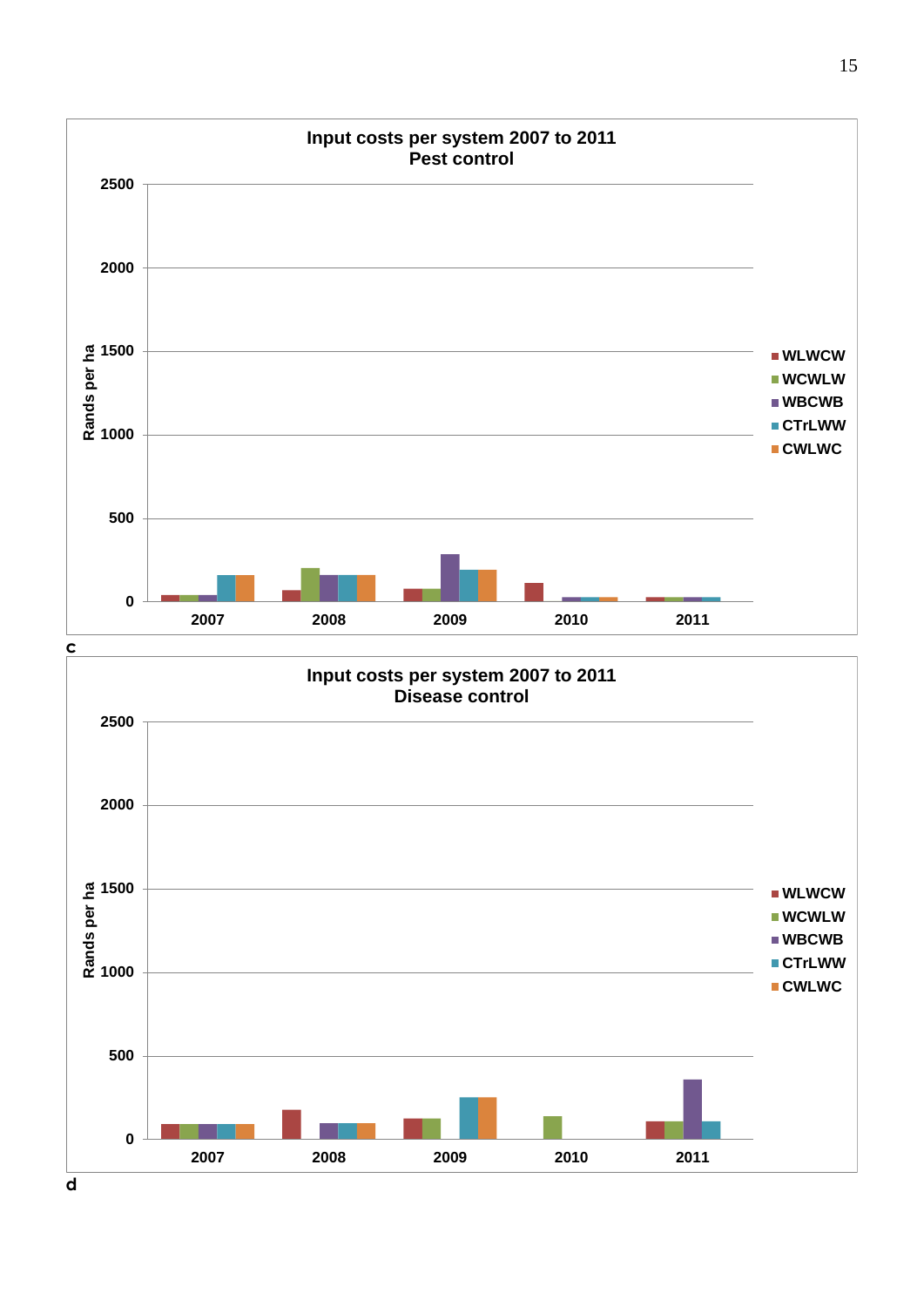

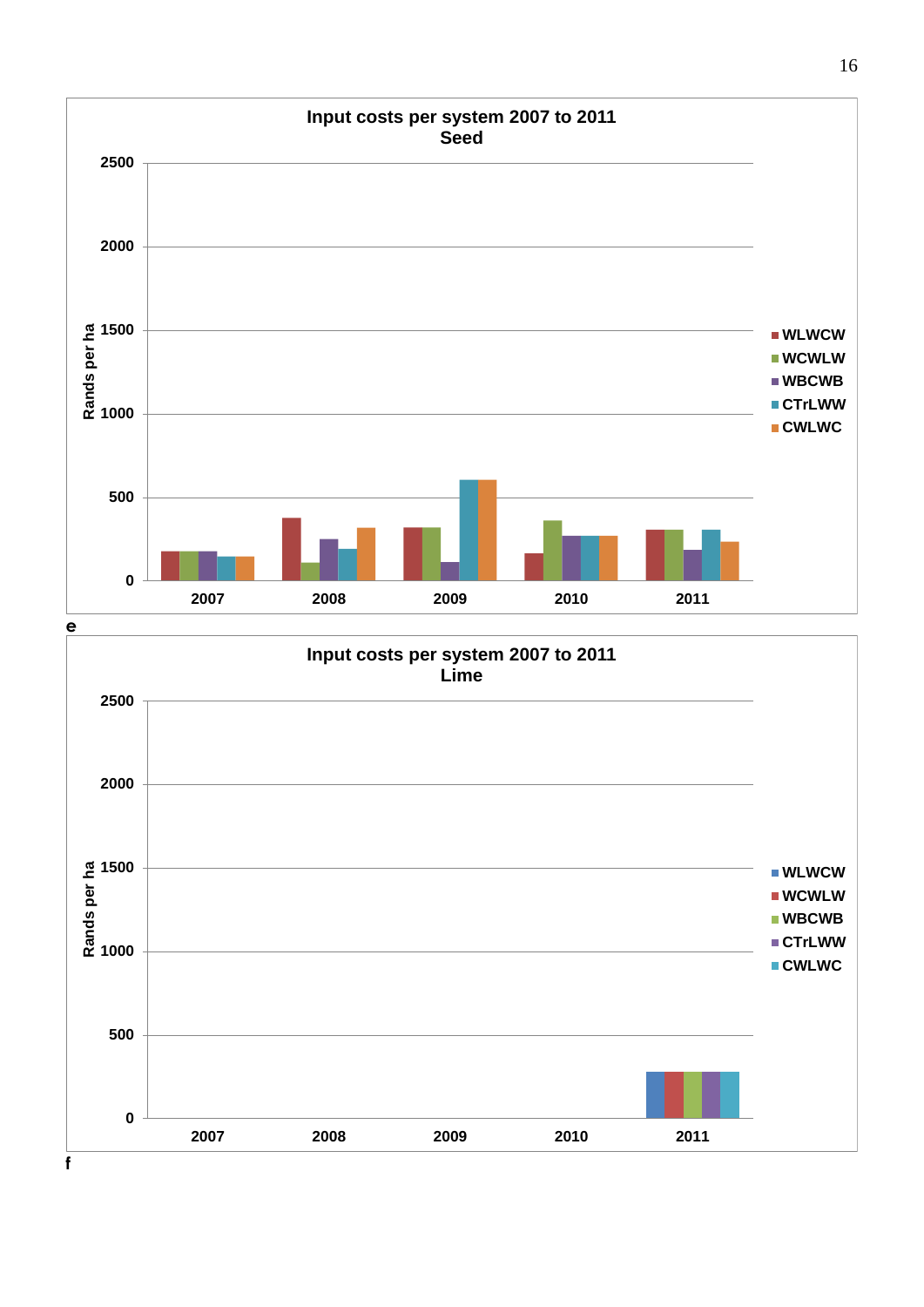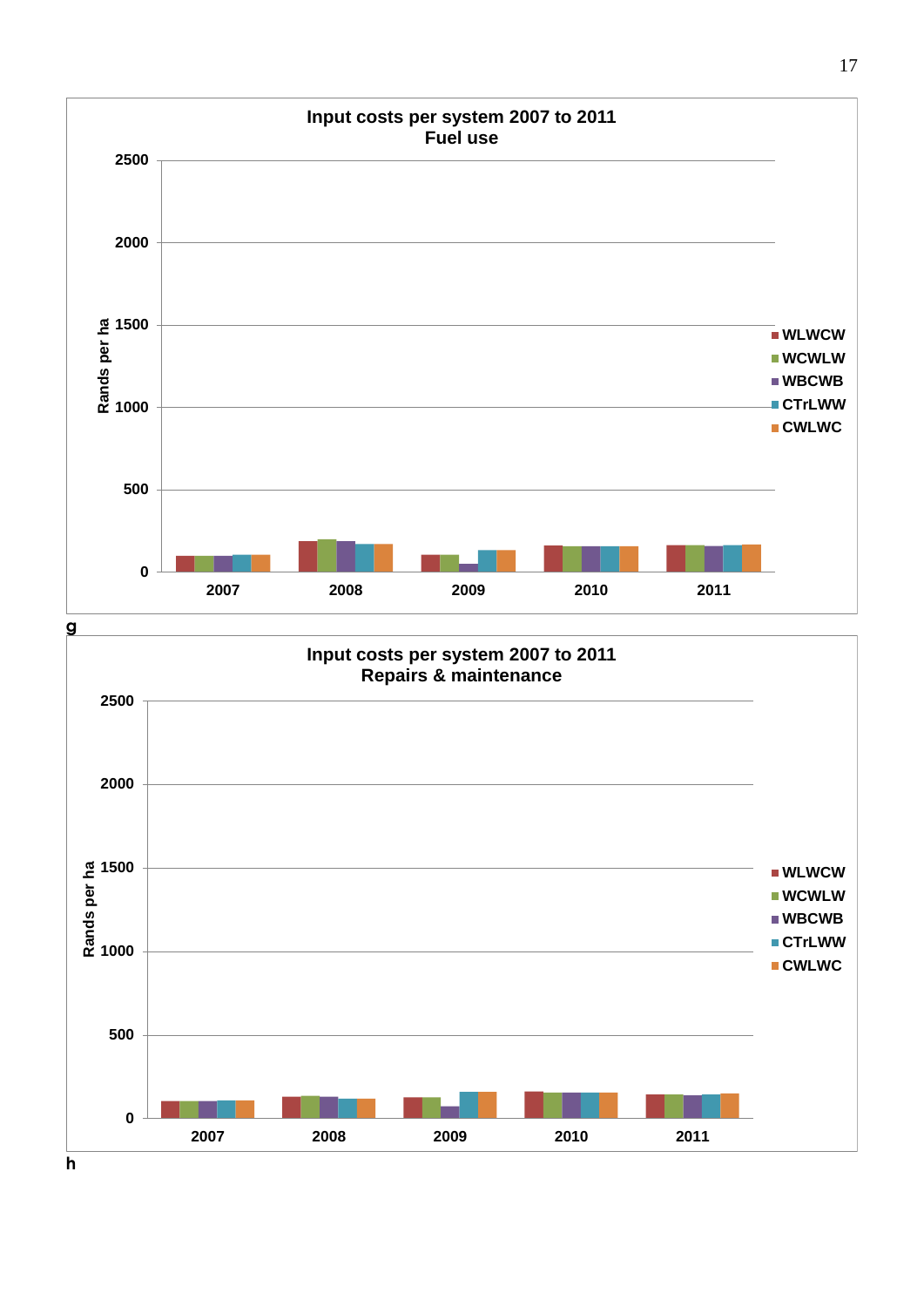

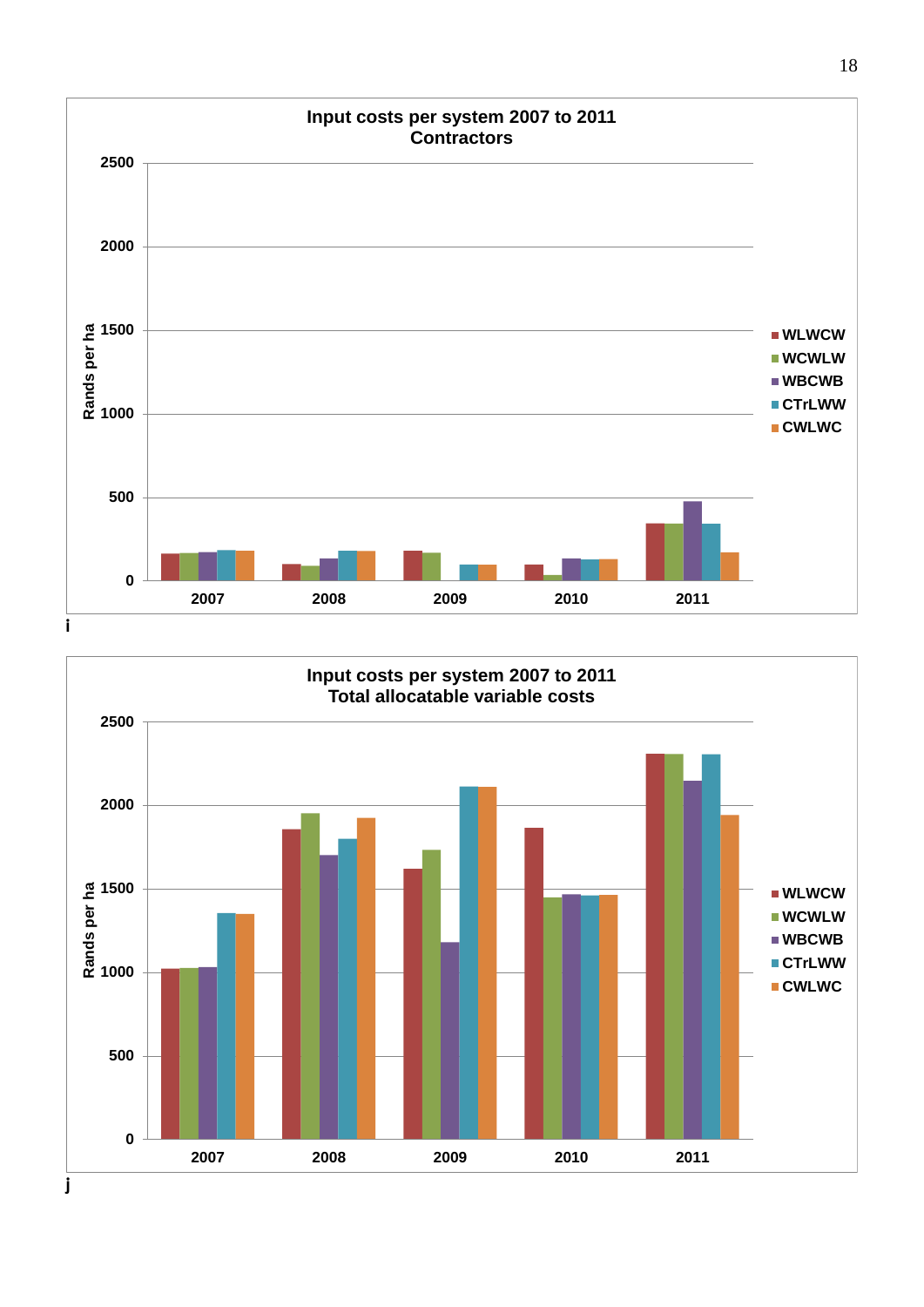

**total**

Figure 3 Gross margin analysis of the first three years of each crop sequence. a = System 1;  $b =$  System 2;  $c =$  System 3;  $d =$  System 4;  $e =$  System 5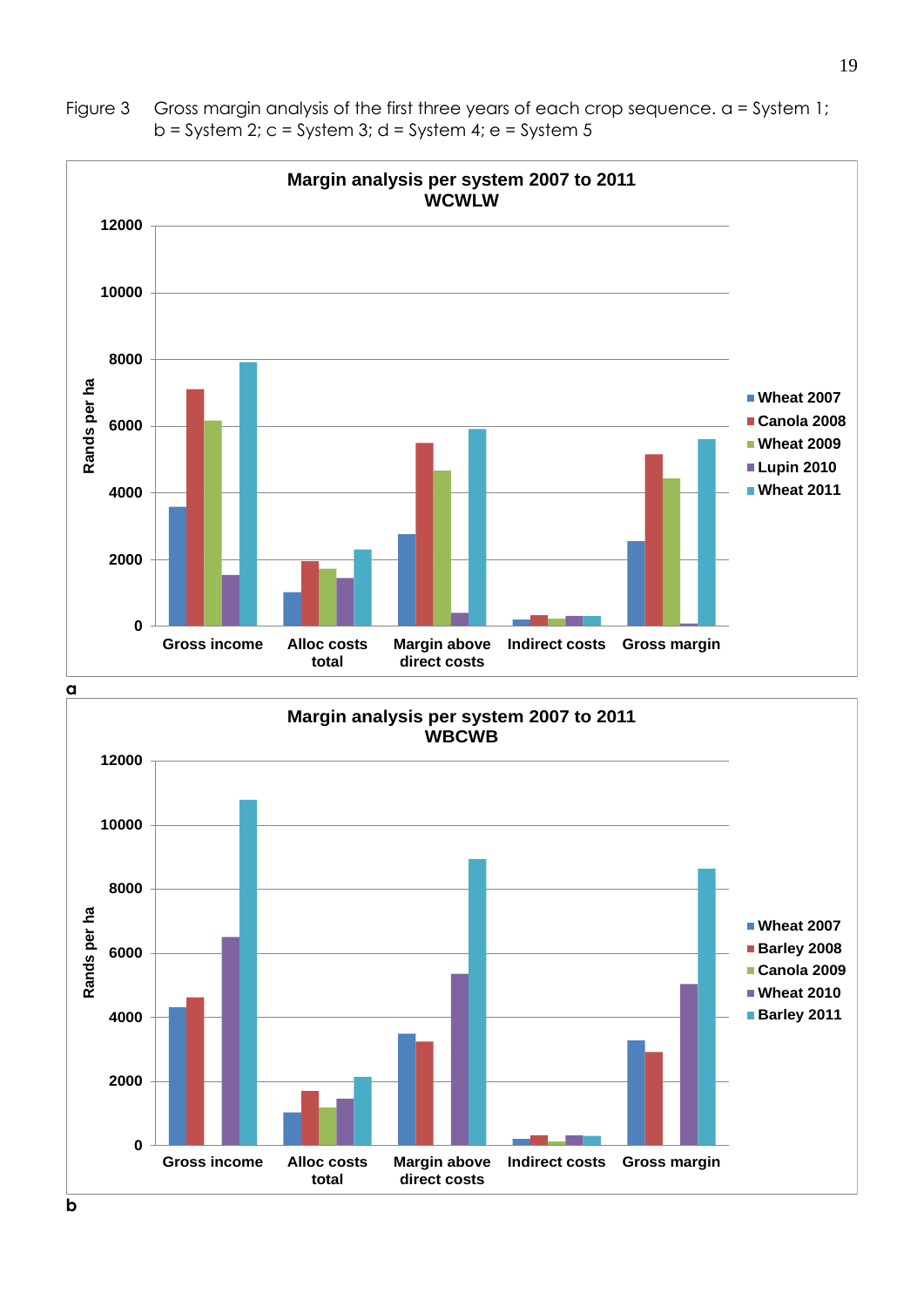

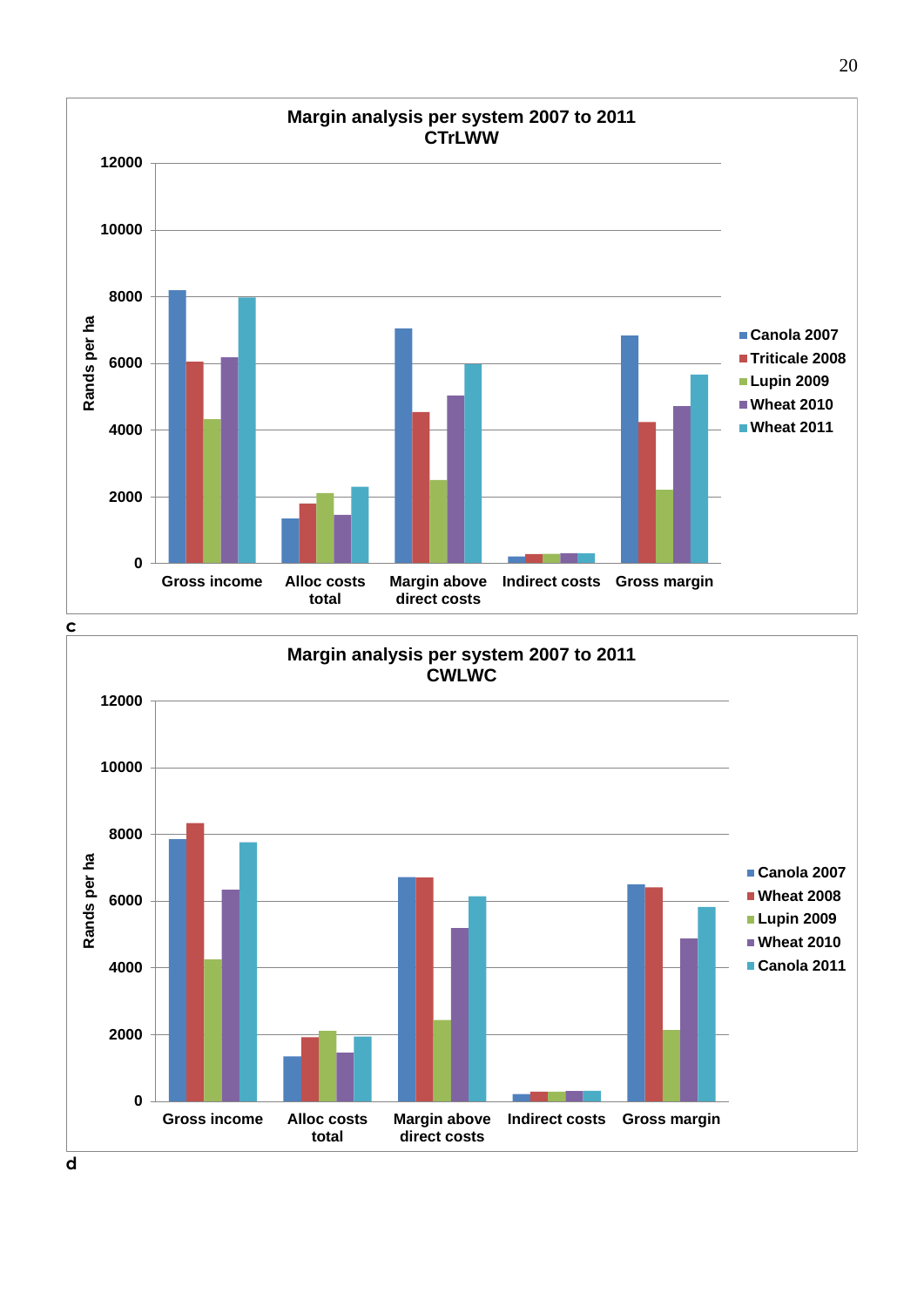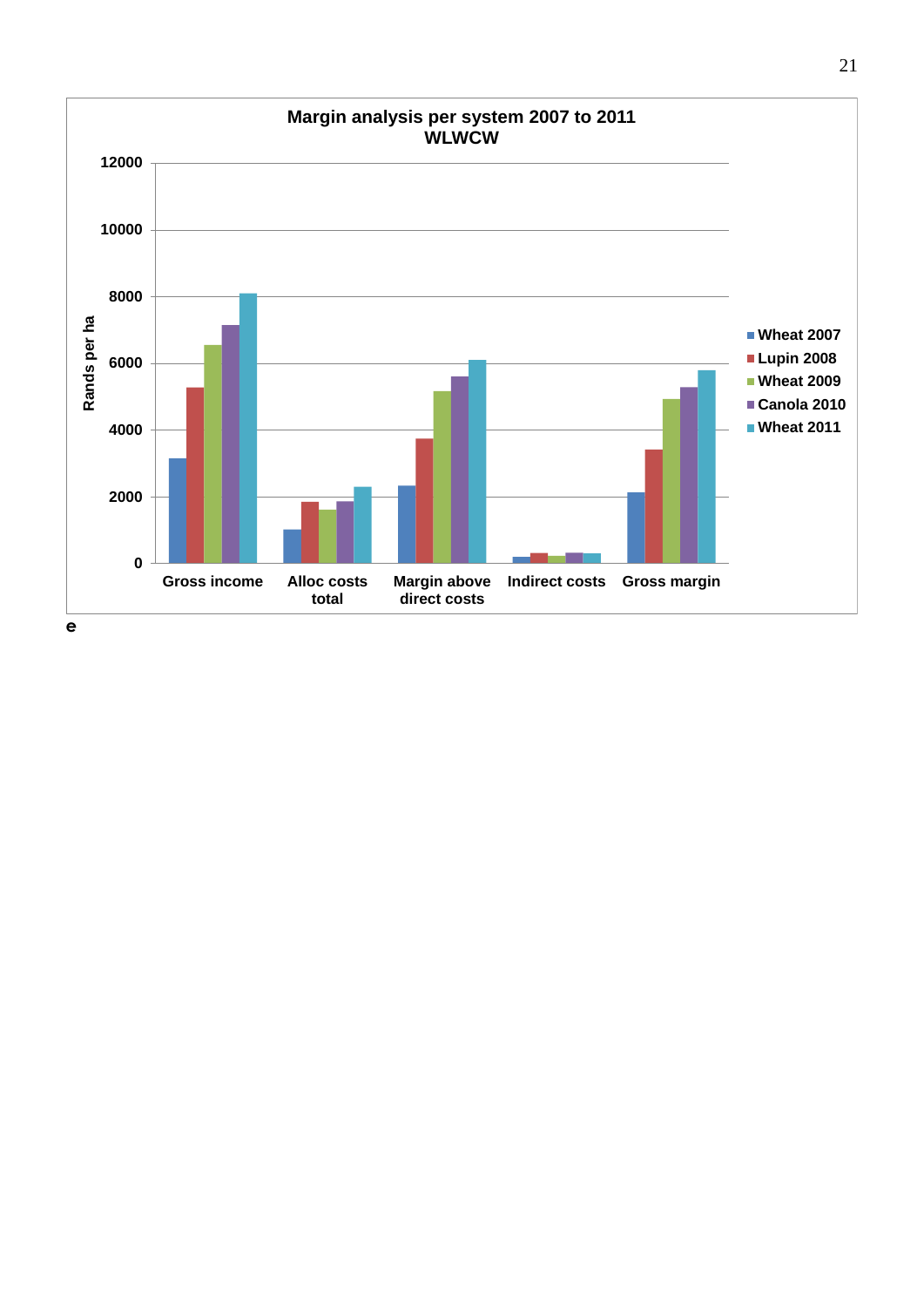**Figure 4** Average annual costs, income and gross margins per system from 2007 to 2009. a = average total allocatable costs; b = average gross income; c = average gross margin. Note that the x-axis shows the crop sequence for 2007 to 2011 while the data are for the 1st 3 years of each sequence. (W = wheat, C = canola, B = barley,  $Tr = trificale$  and  $L = lupin$ )



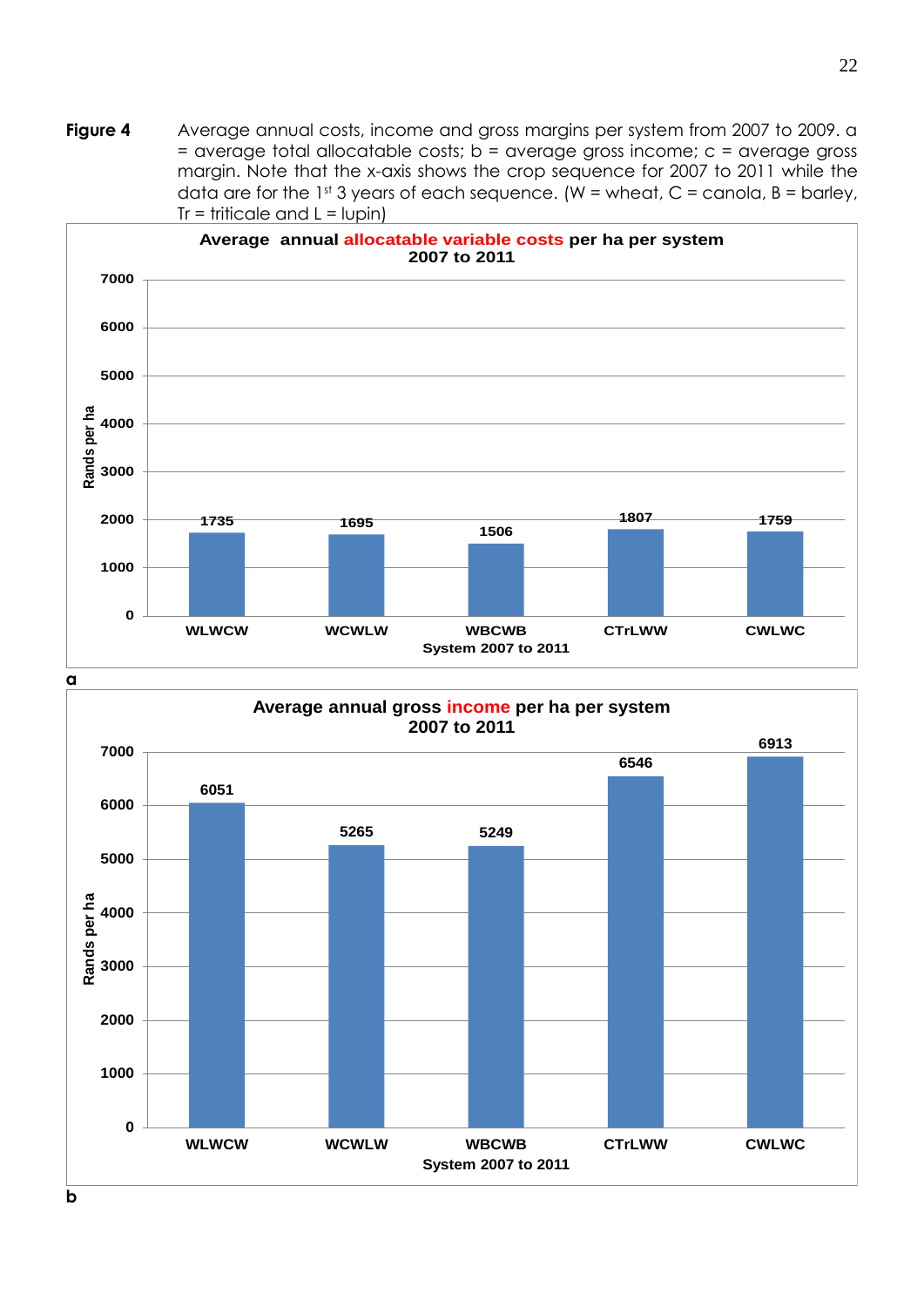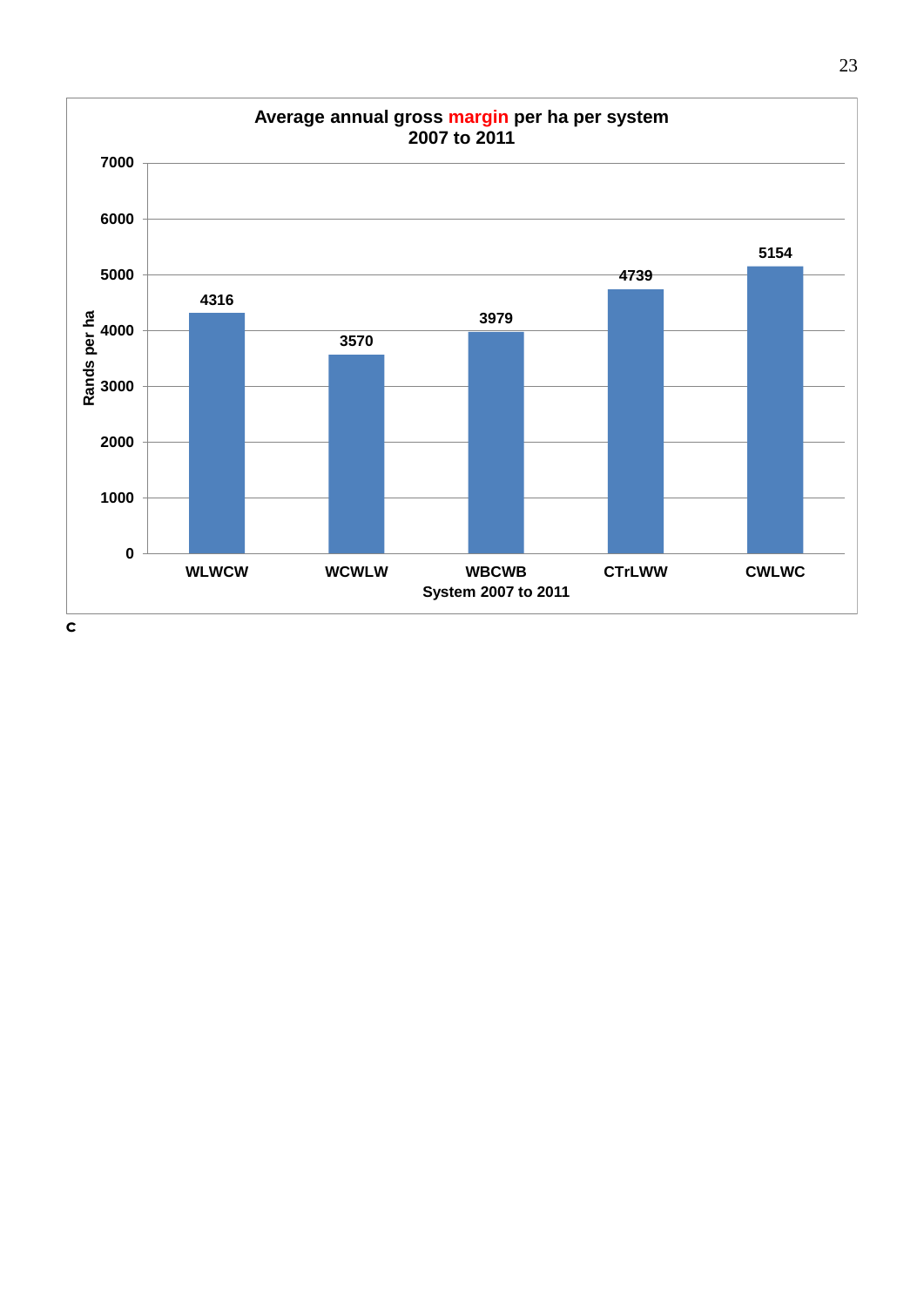Appendix 1. Management inputs for crops planted during 2007 at the Riversdale site

| Crop   | Cultivar | Planting<br>date | Seeding<br>rate<br>(kg/ha) | Fertilization<br>rate at<br>planting<br>(kg/ha) | Top dressing<br>(kg/ha) | Crop protection<br>Products<br>throughout<br>season |
|--------|----------|------------------|----------------------------|-------------------------------------------------|-------------------------|-----------------------------------------------------|
| Wheat  | SST 027  | 10/05            | 58                         | 14N<br>$+14P + S$<br>$+$ Cu                     | Nil                     | Glyphosate<br>Logran<br>Cyperphos<br>Duet           |
| Canola | Commet   | 20/04            | 3.0                        | 15N<br>$+14P + S$<br>$+$ Cu                     | 24N                     | Cyperphos<br>Slug pellets<br>Lomex<br>Duet          |

# Appendix 2. Management inputs for crops planted during 2008 at the Riversdale site

| Crop             | Cultivar       | Planting<br>date | Seeding<br>rate<br>(kg/ha) | Fertilization<br>rate at<br>planting<br>(kg/ha) | Top dressing<br>(kg/ha) | Crop protection<br>Products throughout<br>season                       |
|------------------|----------------|------------------|----------------------------|-------------------------------------------------|-------------------------|------------------------------------------------------------------------|
| Wheat            | <b>SST 027</b> | 24/04            | 70                         | 24N<br>$+ 15P + S$                              | Nil                     | Paraquat<br>Logran<br>Cyperphos<br><b>Brominex</b><br>Duet<br>Mospilan |
| <b>Barley</b>    | <b>SSG 564</b> | 24/04            | 65                         | <b>20N</b><br>$+ 15P + S$                       | Nil                     | Paraquat<br>Cyperphos<br><b>Brominex</b><br>Duet<br>Mospilan           |
| <b>Triticale</b> | Ibus           | 24/04            | 62                         | 24N<br>$+ 15P + S$                              | Nil                     | Paraquat<br>Logran<br>Cyperphos<br><b>Brominex</b><br>Duet<br>Mospilan |
| Lupin            | Quilinock      | 24/04            | 100                        | 5N<br>$+ 15P + S$                               | Nil                     | Paraquat<br>Simazol<br>Cyperphos<br>Capitan<br>Duet<br>Tralate         |
| Canola           | Spectrum       | 24/04            | 3.0                        | <b>24N</b><br>$+20P + S$                        | <b>24N</b>              | Cyperphos<br>Slug pellets<br>Gallant<br>Duet                           |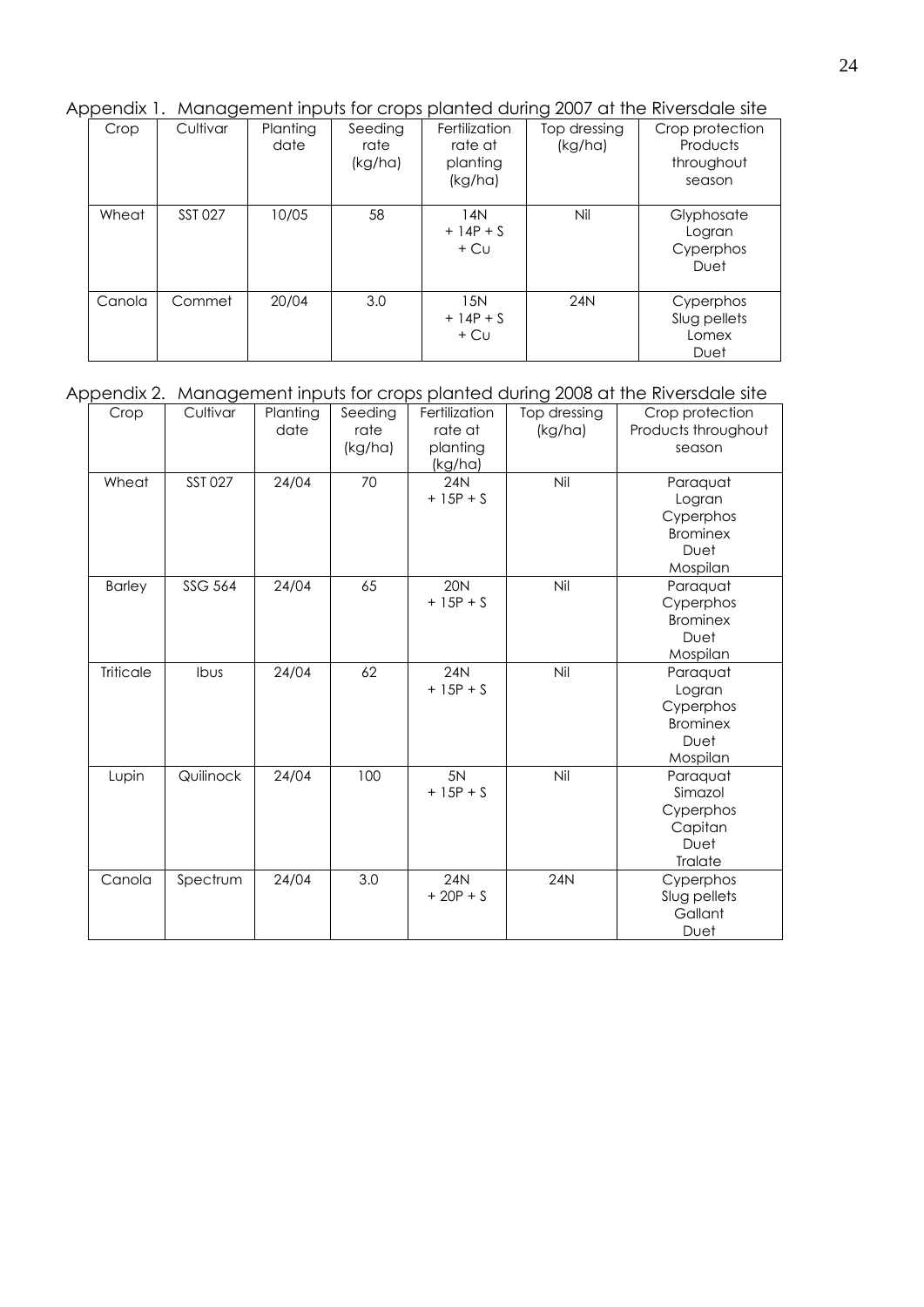Appendix 3. Management inputs for crops planted during 2009 at the Riversdale site

| Crop                         | Cultivar | Plant<br>date | Seeding<br>rate<br>(kg/ha) | Fertilization<br>rate at<br>planting | Top dressing<br>(kg/ha) | Crop protection<br>Products throughout<br>season                             |
|------------------------------|----------|---------------|----------------------------|--------------------------------------|-------------------------|------------------------------------------------------------------------------|
| Wheat<br>following<br>Canola | SST 027  | 01/05         | 60                         | (kg/ha)<br><b>25N</b><br>$+ 15P + S$ | Nil                     | Gramoxone<br>Logran<br>Cyperphos<br><b>MCPA</b><br><b>Duett</b>              |
| Wheat<br>following<br>Lupin  | SST 027  | 01/05         | 60                         | 15N<br>$+ 15P + S$                   | Nil                     | Gramoxone<br>Logran<br>Cyperphos<br><b>MCPA</b><br>Duett                     |
| Lupin                        | Mandelup | 01/05         | 105                        | 5N<br>$+20P + S$                     | Nil                     | Gramoxone<br>Cyperphos<br>Metribuzin<br><b>Brushoff</b><br>Mospilan<br>Duett |
| Canola                       | Jade     | 01/05         | 2.5                        | <b>25N</b><br>$+ 15P + S$            | Nil                     | Gramoxone<br>Cyperphos<br>Slug pellets                                       |

Appendix 4. Management inputs for crops planted during 2010 at the Riversdale site

| Crop   | Cultivar      | Plant<br>date | Seeding<br>rate<br>(kg/ha) | Fertilization<br>rate at<br>planting<br>(kg/ha) | Top dressing<br>(kg/ha) | Crop protection<br>Products throughout<br>season |
|--------|---------------|---------------|----------------------------|-------------------------------------------------|-------------------------|--------------------------------------------------|
| Wheat  | <b>SST027</b> | 10/05         | 60                         | $20N + 15P +$<br>S                              | Nil                     | Logran<br>Ally<br>Glean<br>Methomax              |
| Lupin  | Tanjil        | 10/05         | 95                         | $10N + 20P +$<br>Ζ                              | Nil                     | Cyperphos<br>Metribuzin<br>Duett                 |
| Canola | <b>AGAMax</b> | 10/05         | 3                          | $20N + 15P +$<br>S                              | 38N                     | Cyperphos<br>Molloxide<br>Lomex<br>Cyperphos     |

## Appendix 5. Management inputs for crops planted during 2011 at the Riversdale site

| Crop          | Cultivar      | Plant       | Seeding | Fertilization      | Top dressing | Crop protection     |
|---------------|---------------|-------------|---------|--------------------|--------------|---------------------|
|               |               | date        | rate    | rate at<br>(kg/ha) |              | Products throughout |
|               |               |             | (kg/ha) | planting           |              | season              |
|               |               |             |         | (kg/ha)            |              |                     |
| Wheat         | <b>SST027</b> | 16/05<br>60 |         | $20N + 15P +$      | Nil          | Pallas              |
|               |               |             |         | S.                 |              | Trend               |
|               |               |             |         |                    |              | <b>MCPA</b>         |
|               |               |             |         |                    |              | Prosaro             |
|               |               |             |         |                    |              | Mospilan            |
| <b>Barley</b> | Erica         | 16/05       | 47      | $20N + 15P +$      | Nil          | Abacus              |
|               |               |             |         |                    |              | Prosaro             |
|               |               |             |         |                    |              | Mospilan            |
| Canola        | <b>AGAMOX</b> | 16/05       | 3.1     | $20N + 15P +$      | 38N          | Aramo               |
|               |               |             |         |                    |              | Dash                |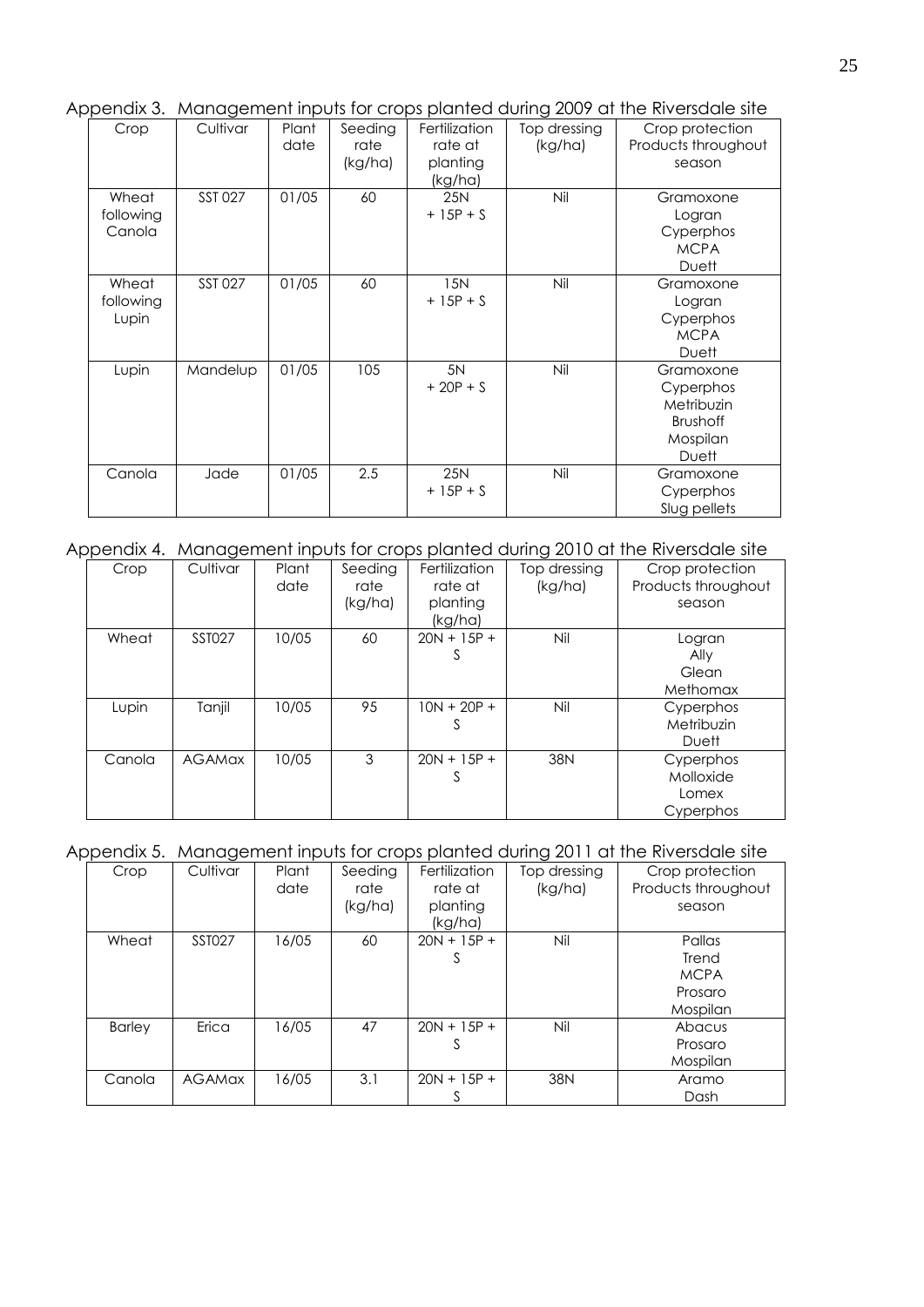|                                                |        |  |  | 2007    | 2008    | 2009    | 2010    | 2011     |
|------------------------------------------------|--------|--|--|---------|---------|---------|---------|----------|
| Mechanization                                  |        |  |  |         |         |         |         |          |
| <b>Tractors</b>                                | 62 kW  |  |  | 308000  | 361020  | 397000  | 373813  | 393930   |
|                                                | 92 kW  |  |  | 544400  | 677940  | 746000  | 704193  | 610476   |
|                                                | 230 kW |  |  | 1683800 | 1800850 | 2050000 | 2214000 | 2196064  |
| <b>Harvestors</b>                              | 177 kW |  |  | 1642293 | 1861721 |         |         |          |
|                                                | 290 kW |  |  |         |         | 3124000 | 3311440 | 35101264 |
| <b>Implements</b>                              |        |  |  |         |         |         |         |          |
| Boomsprayer, trailed: 28m; 32001               |        |  |  | 400000  | 440000  |         |         |          |
| Planter, DBS: 13.2m; 0.18 hr/ha                |        |  |  | 1353000 | 1488300 | 1637000 | 1637000 | 1839333  |
| <b>Swather (platsnyer): 8m</b>                 |        |  |  | 147468  | 162215  | 178400  |         |          |
| Swather (platsnyer): 5m                        |        |  |  |         |         | 140000  |         |          |
| Swather (platsnyer): 9.2m self-propelled       |        |  |  |         |         |         | 1500000 | 1278721  |
| Spreader fertilizer D/disc 3t: 28m; 0.05 hr/ha |        |  |  | 80000   | 79300   |         |         |          |
| <b>Trash Field span: 7.4m</b>                  |        |  |  | 96095   |         |         |         |          |
| Boomsprayer, trailed: 30m; 42001               |        |  |  |         |         | 460000  | 804500  | 804500   |
| <b>Product prices:</b>                         | unit   |  |  | R/unit  | R/unit  | R/unit  |         |          |
| <b>Wheat: B1</b>                               | ton    |  |  |         | 2084    | 1728    | 2290    | 2275     |
| <b>Wheat: B2</b>                               | ton    |  |  |         |         | 1633    | 2190    | 2160     |
| <b>Wheat: B3</b>                               | ton    |  |  |         |         | 1508    | 2090    | 2045     |
| <b>Wheat: B4</b>                               | ton    |  |  | 2075    |         |         |         |          |
| <b>Wheat: UT</b>                               | ton    |  |  | 1700    |         |         |         |          |
| <b>Wheat: Class other</b>                      | ton    |  |  | 1700    |         |         |         |          |
| <b>Barley (mout)</b>                           | ton    |  |  |         |         | 2150    |         | 2360     |
| <b>Barley (feed grade)</b>                     | ton    |  |  |         | 1545    | 1550    |         |          |
| Canola                                         | ton    |  |  | 3500    | 3500    | 2900    | 3450    | 3700     |
| <b>Lupins</b>                                  | ton    |  |  |         | 2345    | 1955    | 2000    |          |
| <b>Triticale (feed)</b>                        | ton    |  |  |         | 1500    |         |         |          |

Appendix 6. "Prices and costs" of replacement value of all machinery and implements, as well as the costs of all inputs used in each year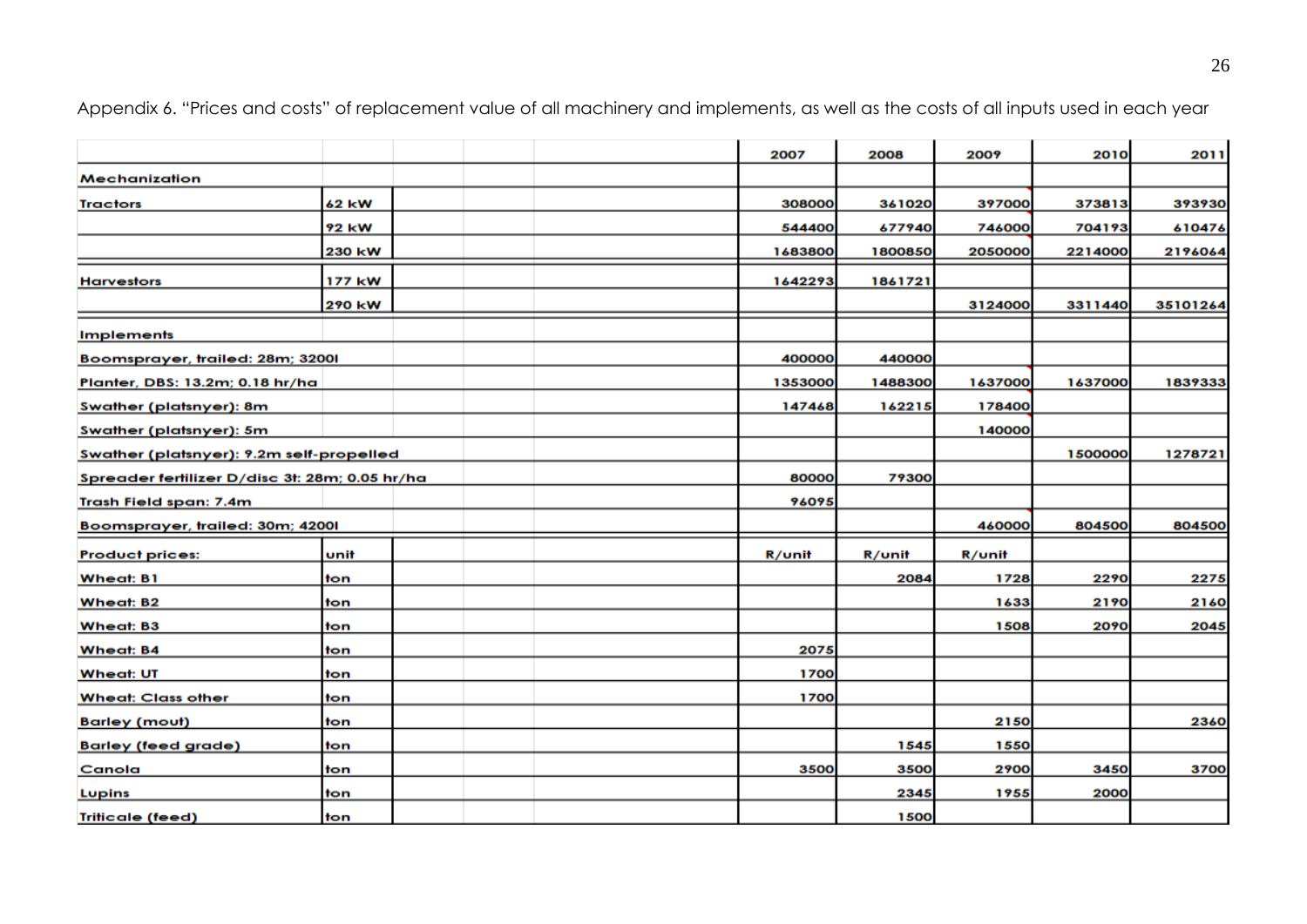| <b>Product prices:</b>     | unit |  | R/unit | R/unit | R/unit |       |       |
|----------------------------|------|--|--------|--------|--------|-------|-------|
| <b>Wheat: B1</b>           | ton  |  |        | 2084   | 1728   | 2290  | 2275  |
| <b>Wheat: B2</b>           | ton  |  |        |        | 1633   | 2190  | 2160  |
| <b>Wheat: B3</b>           | ton  |  |        |        | 1508   | 2090  | 2045  |
| <b>Wheat: B4</b>           | ton  |  | 2075   |        |        |       |       |
| <b>Wheat: UT</b>           | ton  |  | 1700   |        |        |       |       |
| <b>Wheat: Class other</b>  | ton  |  | 1700   |        |        |       |       |
| <b>Barley (mout)</b>       | ton  |  |        |        | 2150   |       | 2360  |
| <b>Barley (feed grade)</b> | ton  |  |        | 1545   | 1550   |       |       |
| Canola                     | ton  |  | 3500   | 3500   | 2900   | 3450  | 3700  |
| <b>Lupins</b>              | ton  |  |        | 2345   | 1955   | 2000  |       |
| <b>Triticale (feed)</b>    | ton  |  |        | 1500   |        |       |       |
| <b>Seed prices:</b>        | Unit |  |        |        |        |       |       |
| <b>SST 027</b>             | kg   |  | 3.08   | 4.56   | 5.34   | 4.52  | 5.12  |
| Spectrum                   | kg   |  |        | 36.8   |        |       |       |
| Commet                     | kg   |  | 49.00  |        |        |       |       |
| <b>Jade</b>                | kg   |  |        |        | 45.33  |       |       |
| Garnett                    | kg   |  |        |        |        | 55.00 |       |
| <b>AGAMax</b>              | kg   |  |        |        |        |       | 76.00 |
| <b>SSG 564</b>             | kg   |  |        | 3.5    |        |       |       |
| <b>Erica</b>               | kg   |  |        |        |        |       | 3.96  |
| Quilinock                  | kg   |  |        | 3.78   |        |       |       |
| <b>Mandilup</b>            | kg   |  |        |        | 5.78   |       |       |
| Tanjil                     | kg   |  |        |        |        |       | 3.81  |
| Ibus                       | kg   |  |        | 3.00   |        |       |       |

Appendix 6 (continued). "Prices and costs" of replacement value of all machinery and implements, as well as the costs of all inputs used in each year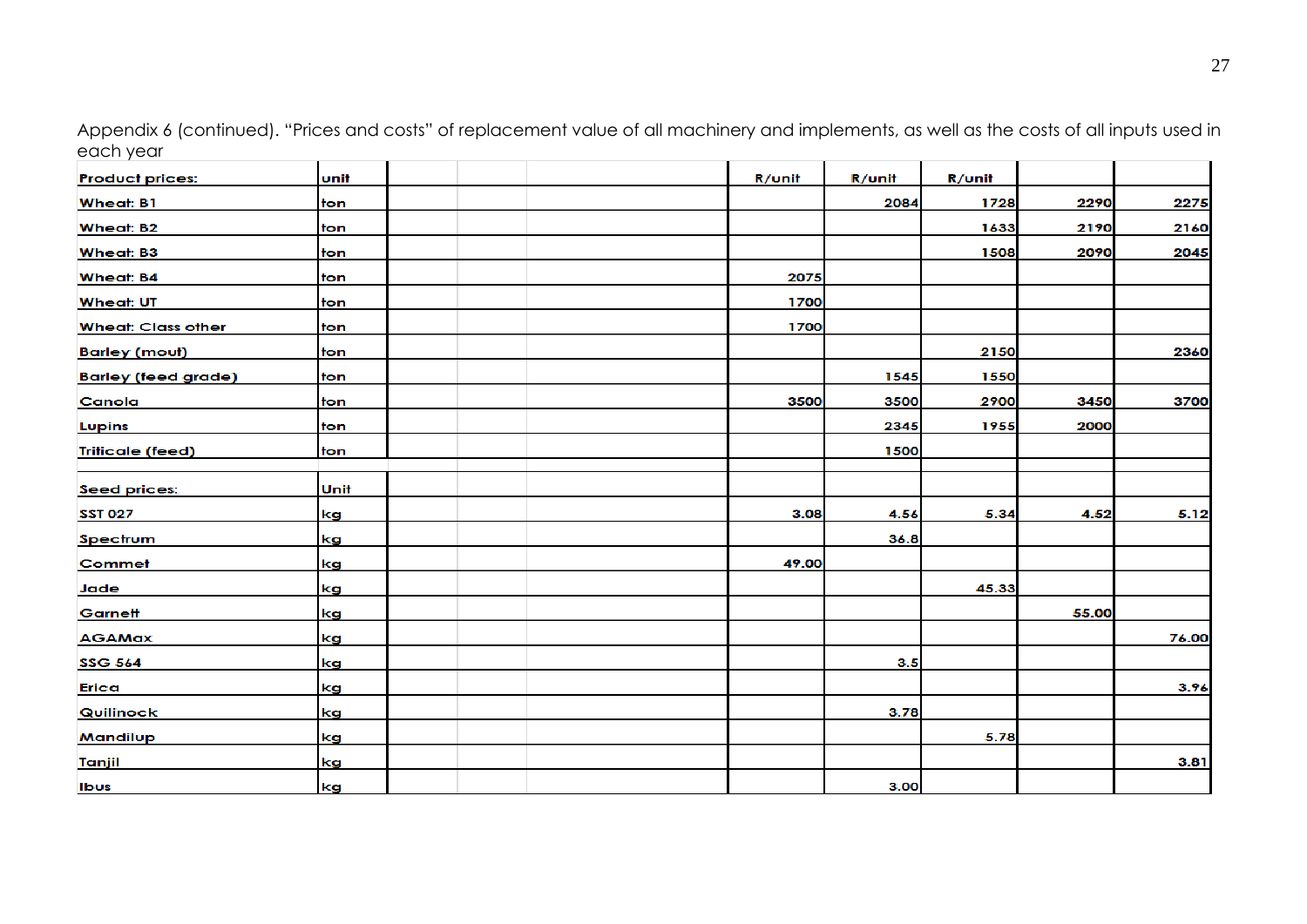Appendix 6 (continued). "Prices and costs" of replacement value of all machinery and implements, as well as the costs of all inputs used in each year 

| <b>Herbicides</b>  | Unit  |  |  |        |        |        |        |        |
|--------------------|-------|--|--|--------|--------|--------|--------|--------|
| Glifosaat WSG 500  | liter |  |  | 29.50  |        |        |        |        |
| Gramoxone          | liter |  |  |        | 37.50  | 50.00  | 34.00  |        |
| <b>Simazol</b>     | liter |  |  |        | 48.17  |        |        |        |
| Logran             | g     |  |  |        | 2.43   |        | 2.07   |        |
| Gallant            | liter |  |  |        | 226.00 |        |        |        |
| <b>Bromoxinex</b>  | liter |  |  |        | 74.94  |        |        |        |
| Logran             | g     |  |  | 2.26   |        | 2.04   |        |        |
| Lomex              | g     |  |  | 2.66   |        |        | 3.00   |        |
| Metribuzin         | liter |  |  |        |        | 160.00 | 111.80 |        |
| <b>MCPA</b>        | liter |  |  |        |        | 39.00  |        | 32.50  |
| <b>Alley</b>       | g     |  |  |        |        |        | 1.62   |        |
| Glean              | g     |  |  |        |        |        | 1.62   |        |
| Aramo              | liter |  |  |        |        |        |        | 117.50 |
| <b>Dash</b>        | liter |  |  |        |        |        |        | 117.50 |
| <b>Pallas</b>      | liter |  |  |        |        |        |        | 806.00 |
| <b>Trend</b>       | liter |  |  |        |        |        |        | 81.23  |
| <b>Brushoff</b>    | g     |  |  |        |        | 1.20   |        |        |
| <b>Erase</b>       | kg    |  |  |        |        | 45.50  |        |        |
| <b>Fungicides:</b> | Unit  |  |  |        |        |        |        |        |
| <b>Abacus</b>      | liter |  |  |        |        |        |        | 250.00 |
| Prosaro            | liter |  |  |        |        |        |        | 275.00 |
| Capitan            | liter |  |  |        | 227.00 |        |        |        |
| <b>Duett</b>       | liter |  |  | 116.25 | 123.64 | 140.55 | 140.00 |        |